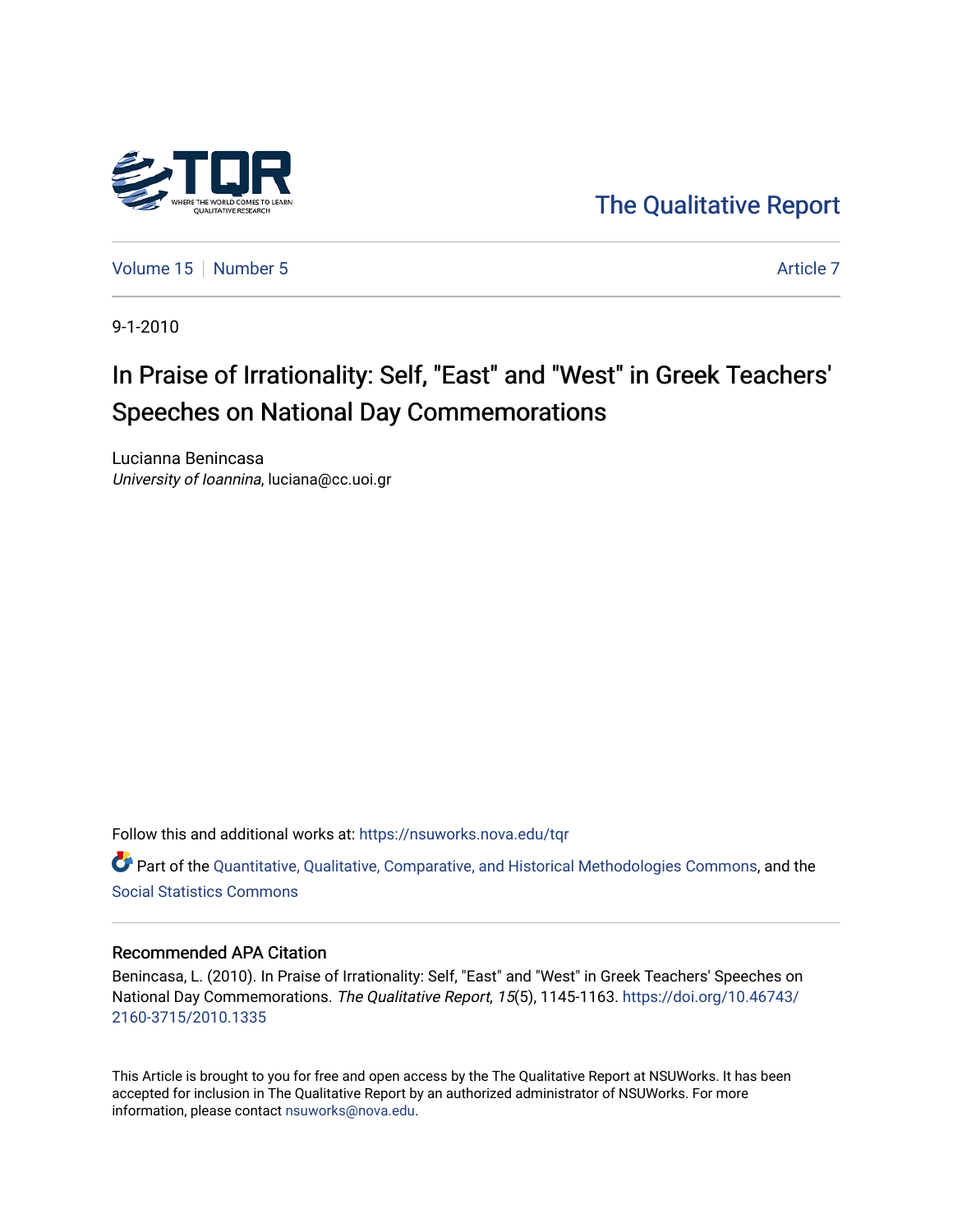

# In Praise of Irrationality: Self, "East" and "West" in Greek Teachers' Speeches on National Day Commemorations

# Abstract

In this qualitative study of school discourse on national day commemorations, focus is on the "social creativity strategies" through which group members can improve their social identity. Discourse analysis was carried out on thirty-nine teachers' speeches delivered in Greek schools between 1998 and 2004. The speakers scorn rationality and logic, stereotypically attributed to "the West" (a "West" which is perceived not to include Greece), as cold and not human. The Greeks' successful national struggles are presented instead as the result of irrationality. They claim irrationality to be the most human and thus the most valuable quality, which places Greece first in the world hierarchy. The results are further discussed in terms of their implications for learning and teaching in the classroom, as well as for policy and research.

# Keywords

Teachers' Speeches, National Day Commemorations, Greek Schools, East, West, Social Identity, Social Creativity Strategies, Social Comparison

# Creative Commons License



This work is licensed under a [Creative Commons Attribution-Noncommercial-Share Alike 4.0 License](https://creativecommons.org/licenses/by-nc-sa/4.0/).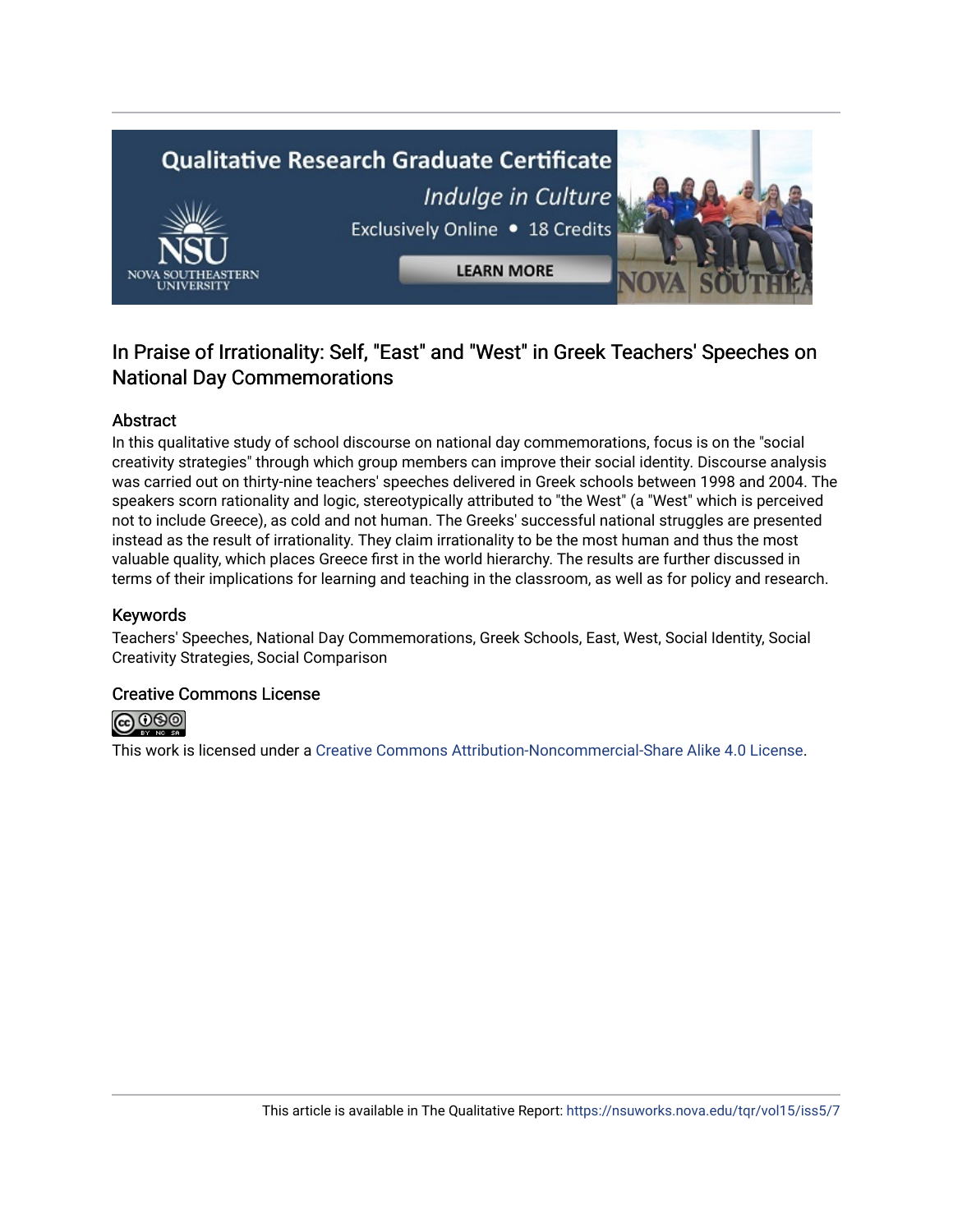# **In Praise of Irrationality: Self, "East" and "West" in Greek Teachers' Speeches on National Day Commemorations**

# Luciana Benincasa University of Ioannina, Ioannina, Greece

*In this qualitative study of school discourse on national day commemorations, focus is on the "social creativity strategies" through which group members can improve their social identity. Discourse analysis was carried out on thirty-nine teachers' speeches delivered in Greek schools between 1998 and 2004. The speakers scorn rationality and logic, stereotypically attributed to "the West" (a "West" which is perceived not to include Greece), as cold and not human. The Greeks' successful national struggles are presented instead as the result of irrationality. They claim irrationality to be the most human and thus the most valuable quality, which places Greece first in the world hierarchy. The results are further discussed in terms of their implications for learning and teaching in the classroom, as well as for policy and research. Key Words: Teachers' Speeches, National Day Commemorations, Greek Schools, East and West, Social Identity, Social Creativity Strategies, and Social Comparison* 

#### **Introduction**

The paper deals with the speeches delivered by Greek teachers at school on national day commemorations. Focus is on the "social creativity strategies" through which group members can improve their social identity. The main research questions concern the way the past events are presented: What may particular choices mean from the speakers' point of view? How can these choices serve to maintain a positive self-image for the group? After discussing the concepts of comparison, social creativity strategies and reference group, I report research findings on (a) Greek society and (b) Greek schoolbooks in relation to the concepts discussed. Then I briefly describe the school context in which the speeches are delivered as well as the methods used in data collection and analysis. Finally, I present relevant aspects of the speeches and discuss the findings, concluding with a few thoughts about pedagogical, social and political implications.

#### **Conceptual Framework**

#### **Comparison and Reference Groups**

People experience relative deprivation when they perceive they are "so obviously deprived relative to what they deserve and others get" (Hyman, 1960, p. 388). The social and psychological outcome of comparison is dependent on the reference group employed in the process of comparison (Hyman, p. 587). A reference group may be a truly existing group of people in which the actor participates directly, such as a family; it may be a social category, such as an ethnic group or a social class; lastly, it may be imaginary, such as humankind or posterity. Reference groups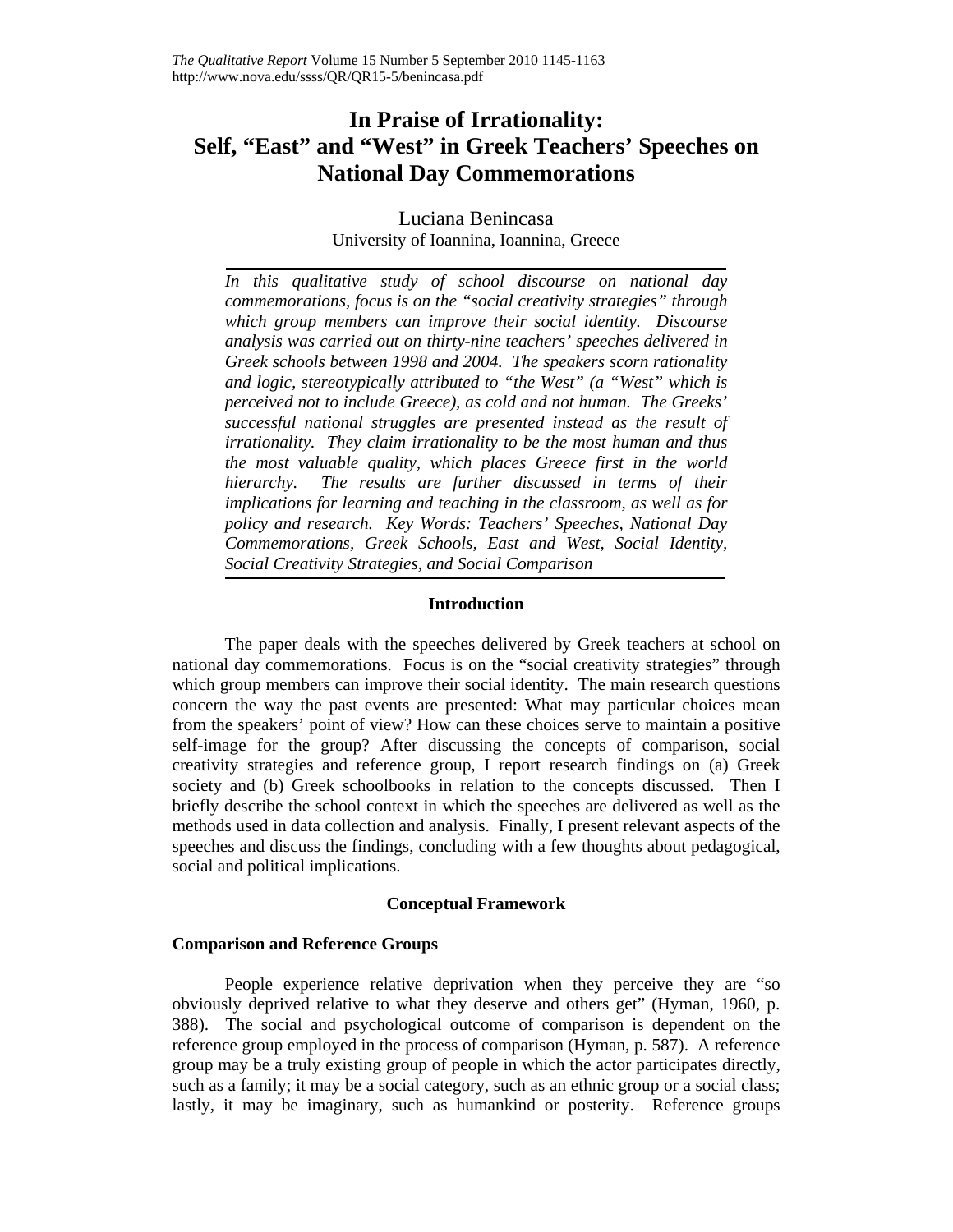"constitute the structure of expectations imputed to some *audience* for whom one organizes his conduct" (Shibutani, 1955, p. 565, Emphasis added).

#### **Self-Enhancement and Social Creativity Strategies**

It is assumed that people need to have a positive view of self. When comparison leads to a feeling of inferiority, conscious or unconscious cognitive strategies are activated that counter the perceived threat. Such mechanisms, referred to as social creativity strategies (Hogg, 1995), may be activated at intrapsychic, interpersonal or intergroup level, each level influencing the others (Dragona, 1996). When a group is evaluated negatively compared to others, the social identity of each of its members is potentially threatened. Members may thus carry out the comparison applying new criteria, gaining a new perspective on the situation. By switching the frame of reference the group can thus maintain a positive self-image and enhance selfesteem (Turner & Brown, 1978, as cited in Dragona).

#### **The "West" and the Rest**

Broad social categories such as "the west" and "the east" evoke a set of stereotypical traits that are assumed to be ordinary and natural for the members of each of these categories. Thus a sharp line is drawn between, among others, modern and traditional, civilized and uncivilized, rational and irrational, reason and emotions (McDonald, 1993). The "west" is assumed to differ from the rest of the world as the site of scientific and technological inventiveness, logic and bureaucratic rationality and rational government (Herzfeld, 1992). Eastern peoples, instead, have been described as lazy, uncivilized, underdeveloped, backward and irrational. At the opposite end of this schema, in which the most human quality is human rationality, romanticism instead assumes and extols the uniqueness of each people and its Volksgeist,<sup>1</sup> which manifests itself not in reason but rather in passion, emotions and feelings (Wolf, 1994, p. 5).

#### **The Greek Nation and the "Others"**

#### **Reference Groups and Comparison in the Greek Context**

For the purpose of this paper we can consider two basic reference groups: the Ottomans/ Turks and the westerners/ Europeans. Within the nationalistic discourse of modern Greece, "barbarity" sums up the Turks' supposedly inhuman and rapacious cruelty and their alleged lack of religion, where religion is defined as Christianity (Herzfeld, 1997, pp. 46–47). The Turks are seen as the source of symbolic pollution: they introduced shiftiness, illiteracy and disrespect for norms. In everyday speech, what are seen as negative traits of today's Greeks are blamed on the Ottoman past (Herzfeld, 1997, p. 20).

 $\overline{a}$ 

 $<sup>1</sup>$  Far from the clear-cut distinction that is part of commonsense knowledge, terms</sup> such as Romanticism and Enlightenment always designate ambiguous categories present in different proportions in all theoretical formulations (Neigburg & Goldman, 1998, p. 74).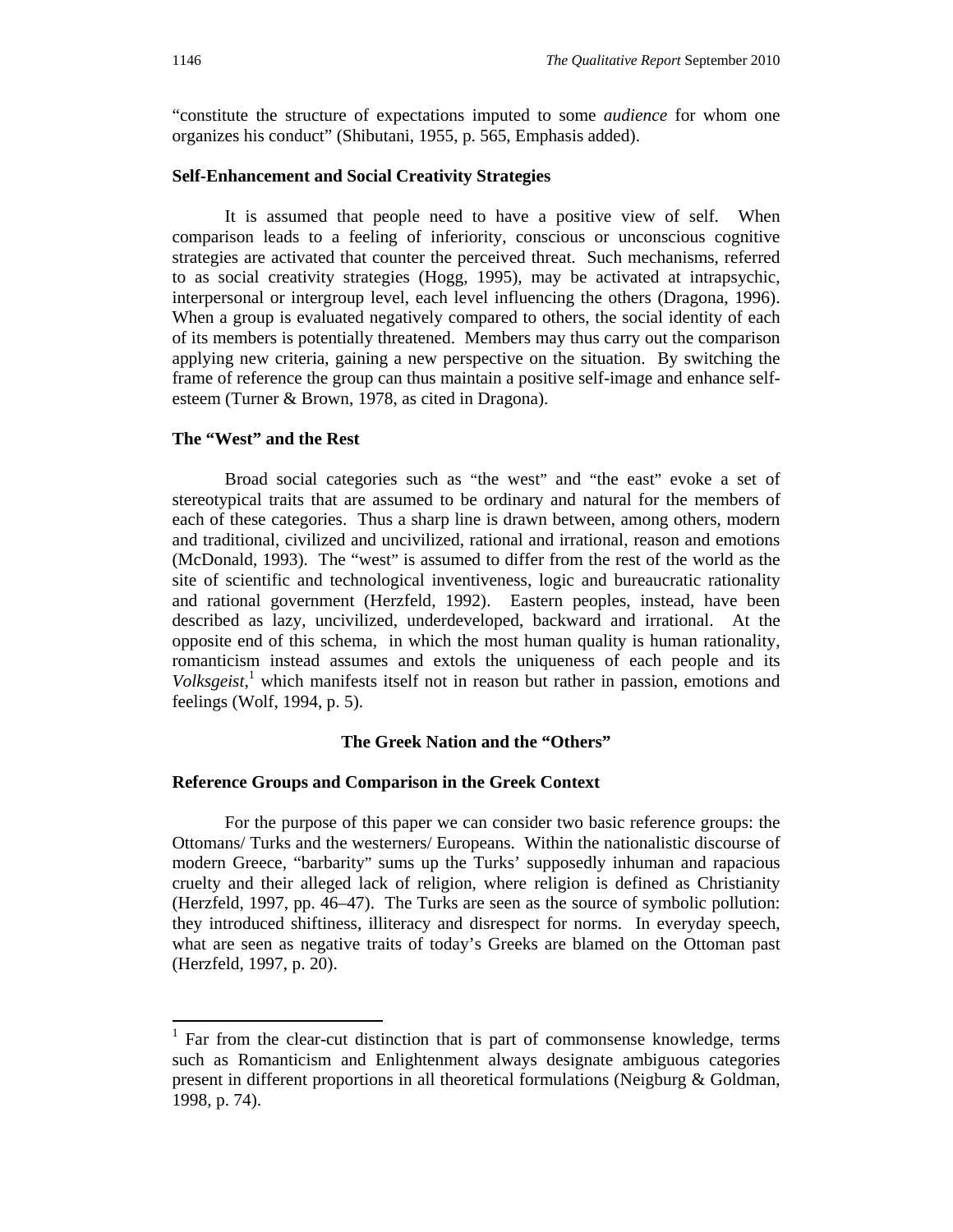The Greek romantic concept of nation includes a peculiar conjunction of a complex of superiority with a complex of inferiority (Kokkonas, 2000). The term "Europe" is used in a variable way by the Greeks both to include and exclude themselves: "Inclusion alludes to the founding role of Classical Greece in Europe, while exclusion represents the adoption of a self view as oriental and illiterate" (Herzfeld, 1987, p. 42). Groups of Greek intellectuals seem to adopt the image of "oriental" and "underdeveloped" that they see reflected in the European mirror (Frangoudaki, 2001, p. 155). More recently, integration in the European Union has increased a sense of the weak political and economic position of Greece within Europe.

#### **Reference Groups and Comparison in Greek Education**

Greek education presents the Greek nation as "culturally superior" due to descent from ancient Greek civilization and the influence of antiquity on Western Europe and culture (Frangoudaki, 1996b, p. 143): "Everything is presented as if Greekness were not just one specific form of cultural identity among many, but a different human species" (Paparizos, 2000, p. 147).

In school textbooks the Ottoman/Turk and the "west" constitute the two poles of a "continuum of otherness" (Avdela, 1996a; Frangoudaki, 1996a). Europe is presented in an ambiguous light: though superior, she owes her superiority to ancient Greece—a debt that goes unrecognized (Avdela, 1996b; Iraklidis, 1995; Koulouri, 1999). Cultures are assessed in a hierarchy at the top of which is the culture of those European countries that are considered more developed (Avdela, 1996b; Frangoudaki, 1996a, p. 398). The resulting perception of Greece as inferior is handled through emphasis on classical Greece, stress on the cultural continuity with antiquity, celebration of a national identity and a national character that have allegedly remained unchanged through centuries (Frangoudaki, 1996a, p. 350). Moreover, the self is also enhanced through denial of influences from the Ottomans or any culture perceived as inferior (Avdela, 1996a, p. 64).

#### **The National Day Commemorations at School**

The Greeks celebrate two main national holidays in Greece, on 25 March and 28 October respectively. The former commemorates the start of the revolution for independence from the Ottoman Empire (1821). The latter, besides being the day of the flag, celebrates the "No" (*to Okhi*) of Greece to the Italian Fascist aggression (1940). In all schools a commemoration ceremony is organized, including songs, poems and readings from relevant works of literature or from newspapers/ chronicles of the time. A commemoration always starts with a speech, usually prepared and also delivered by a teacher, though in upper secondary schools it may be delivered by a student. A detailed description of these celebrations is provided by Bonidis (2004).

#### **Method**

#### **Discourse Analysis**

This study is a qualitative discourse analysis of teachers' speeches delivered in secondary schools in Greece within the framework of national day commemorations. Qualitative research tries to grasp the processes through which people construct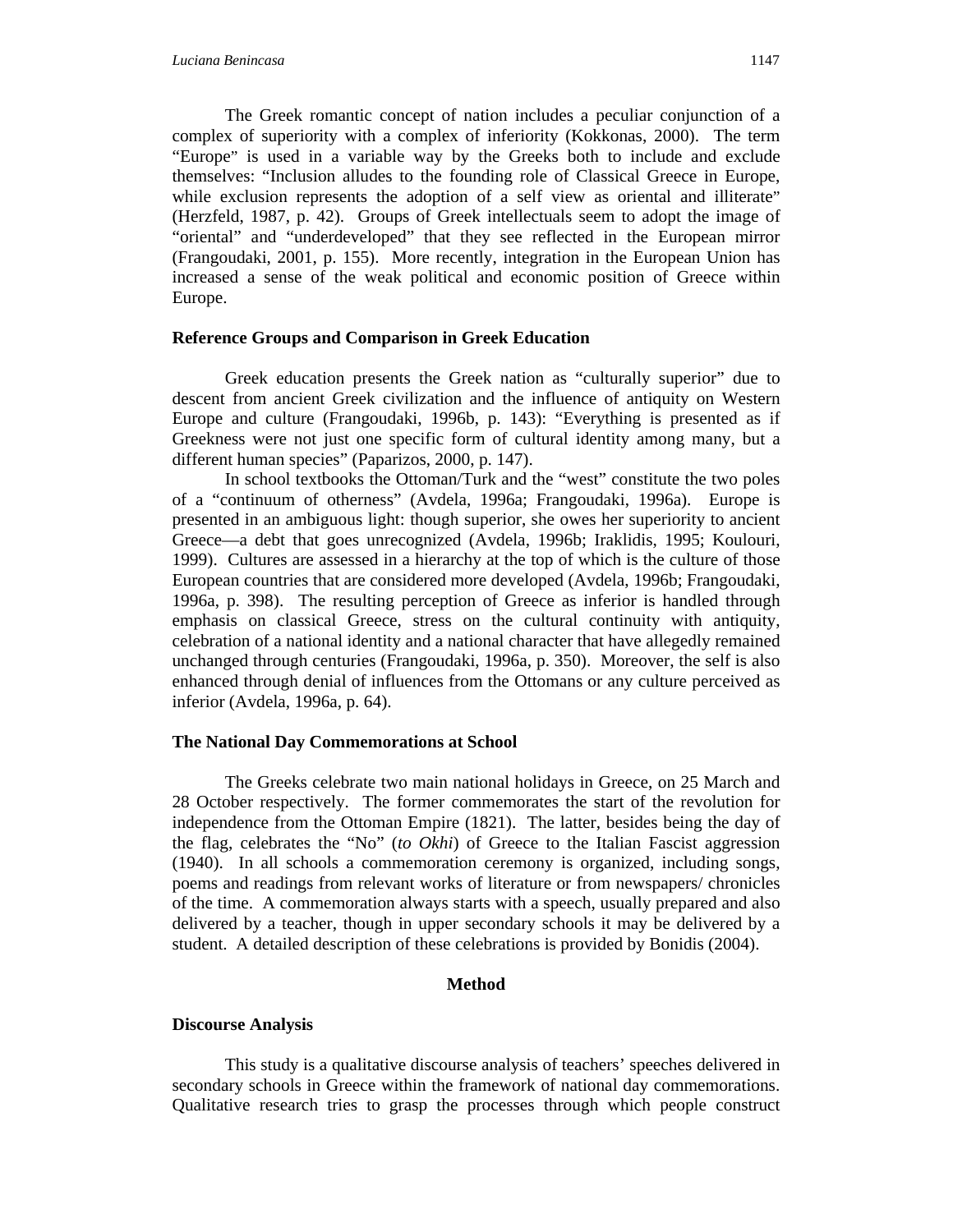meaning (Bogdan & Biklen, 1982, p. 49).Discourse analysis is an interpretative approach that studies talk and texts as sociocultural products and as forms of social action embedded in the broader context of social interactions in which participants do identity work. Discourse analysis is thus suitable to the study of how particular identities are constructed, achieved, sustained and sometimes changed during social interaction (Potter & Wetherell, 1987; Wood & Kroger, 2000). Therefore it is a promising approach to the exploration of the primary research questions in this study: As concerns the vocabulary and structure of a speech, and especially the standpoint from which events are narrated, what may particular choices mean from the speakers' point of view? How can these choices serve to maintain a positive self-image for the group?

But can the speeches be really considered (parts of) interactions? Previous research has shown that teachers write/ select/ shape their speech taking into account the reactions they expect on the part of the principal, the colleagues and the authorities that attend a school celebration. Depending on their priorities and the selfimage that they want to convey, the speakers may choose one version of the past rather than another. On the same basis they may rationally decide to include or avoid certain terms (Benincasa, 2006). In this sense the delivery of a speech may be said to constitute an interaction.

#### **Data Sources and Collection Procedures**

The speeches, thirty-nine in number, were delivered in secondary schools in a town in Northern Greece between 1998 and 2004 within the framework of the national day commemorations that are celebrated twice a year. The "data" consists of written texts composed for the purpose of being delivered in public. At the beginning I started collecting speeches just out of curiosity, and I did not think in terms of "sampling strategies". I collected part of the speeches personally at the end of celebrations that I attended either as a schoolteacher, which I was until year 2000, or as a simple spectator. Commemorations are held at roughly the same time in all schools, and for each commemoration I could attend the relevant celebration either in one school only or in two schools that were close to one another. Therefore, in order to maximize the "crop" from each national celebration, I asked acquaintances in the teaching profession to hand me the speech they had pronounced at their school celebration.

Speeches are publicly delivered and, as some teachers told me, very seldom the product of individual authors/ speakers (see below). All the same, I soon realized that many teachers-authors behave as if they were rather jealous of their "products". In fact, some of them refused to hand me the text they had delivered. After experiencing several refusals I started to feel uneasy about asking, like I was intruding into someone's private thoughts. In some cases I could have simply used a taperecorder during the celebration-- after all, they were ceremonies open to the public and anyone could attend. However, I eventually discharged this solution. All papers are public documents and only those delivered in public were used as part of the analysis. Since there is no Institutional Review Board at my university, I attended to research ethics by (a) only analyzing papers that were delivered publicly as speeches and (b) removing all identifying information about the persons who wrote or delivered the speeches.

When I started thinking of writing a paper out of the texts I had collected, I could see that the available sample already provided rich information and, under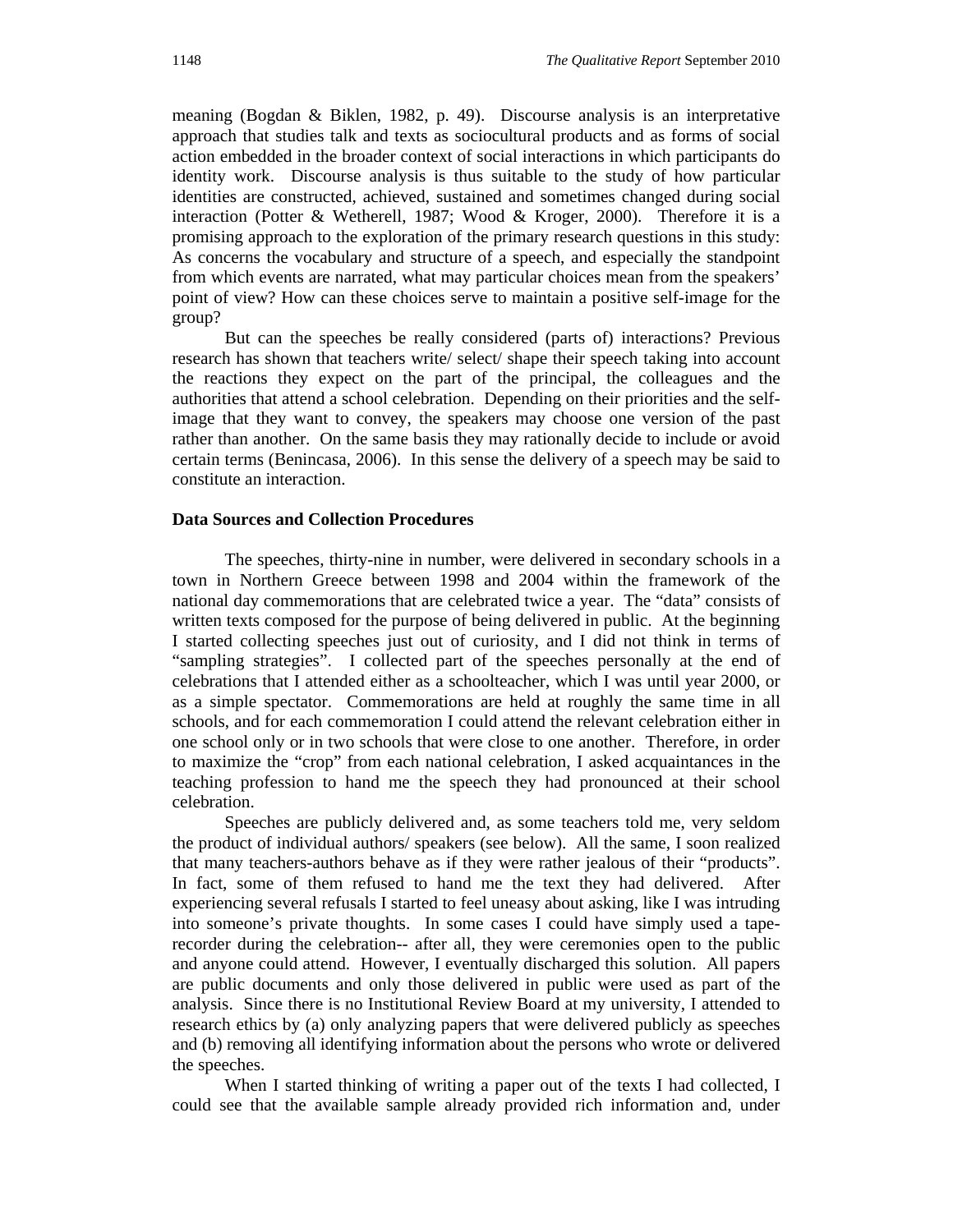certain aspects, saturation of categories was apparent (Strauss & Corbin, 1990). That is, certain themes, such as "national character" and "school and memory", were repeating themselves and no new information was emerging (on these two topics see Benincasa 2004 & 2006, respectively). The sample may be called naturalistic, as the speeches have been produced for other purpose than being used in this study. In this sense, I can claim that I adopt a nonreactive method (Brewer & Hunter, 1989), inasmuch as (a) I did not contribute to the production of the speeches (as would have been the case with interviews) and (b) the speechmakers wrote (or chose) their speech without knowing that they would become "parties to research" (Brewer & Hunter*,* p. 128).

I soon realized that the collected material does not change much across celebrations and from one school to another. As several teachers told me in informal conversations, speech writing is based on a variety of sources. These range from school textbooks to chronicles of the time to commercially available publications that contain ready-made speeches. Sometimes teachers borrow or exchange speeches with one another or merge several speeches to make their own. As a result, consisting to a large extent of stereotyped phrases and standard associations of words, speeches are highly predictable. Under many respects most of them sound very much like one another. It sometimes happens that whole sentences, and even groups of sentences, are repeated across speeches delivered by different teachers. Two speeches handed to me by two different teachers and delivered on two different occasions proved to be one and the same speech. This implies that these texts cannot be considered strictly individual products, nor expression of the authors' attitudes or feelings. They are rather to be viewed as collective products, not simply in the sense that each individual memory constitutes the site of intersection of various collective memories that are based in the groups to which the individual belongs (Thanopoulou, 2000). According to some of the teachers involved the social context of the school commemoration makes certain demands that most speakers choose to satisfy (Benincasa, 2006). Given the perspective of the study and the context of speech delivery, focus is on the language used rather than the people generating that language. It follows that giving details such as the gender of the speech-maker or the type of school where a certain speech was delivered is beyond the point.

The process of speech creation may be affected by the political climate, but this does not concern the particular topic of this paper and the time period when these speeches were delivered. Panhellenic Socialist Movement (PASOK), the socialist party, was in power from 1981 until May 2004 with the exception of a four-year period between 1989 and 1993. The political climate has not changed so as to lead us to expect a change in the type of speeches delivered in school.

#### **The Researcher as a Tool**

The collection of speeches examined in this paper pre-dates the design of the paper itself. As I said, I started collecting speeches out of a keen interest in this type of ceremonies, most probably due to my national background, which is not Greek, and my lack of familiarity with such experiences. In fact, when I was a schoolgirl in Italy national commemorations used to involve only the army in Rome. Looking back on my schooldays in the1960s I do not remember such an emphasis on the idea of nation, at least not in the terms in which it appears in the Greek teachers' speeches I have examined here and in previous research on the topic (Benincasa, 2004, 2006). On the whole, all the activities devoted to national holidays in Greek schools, which amount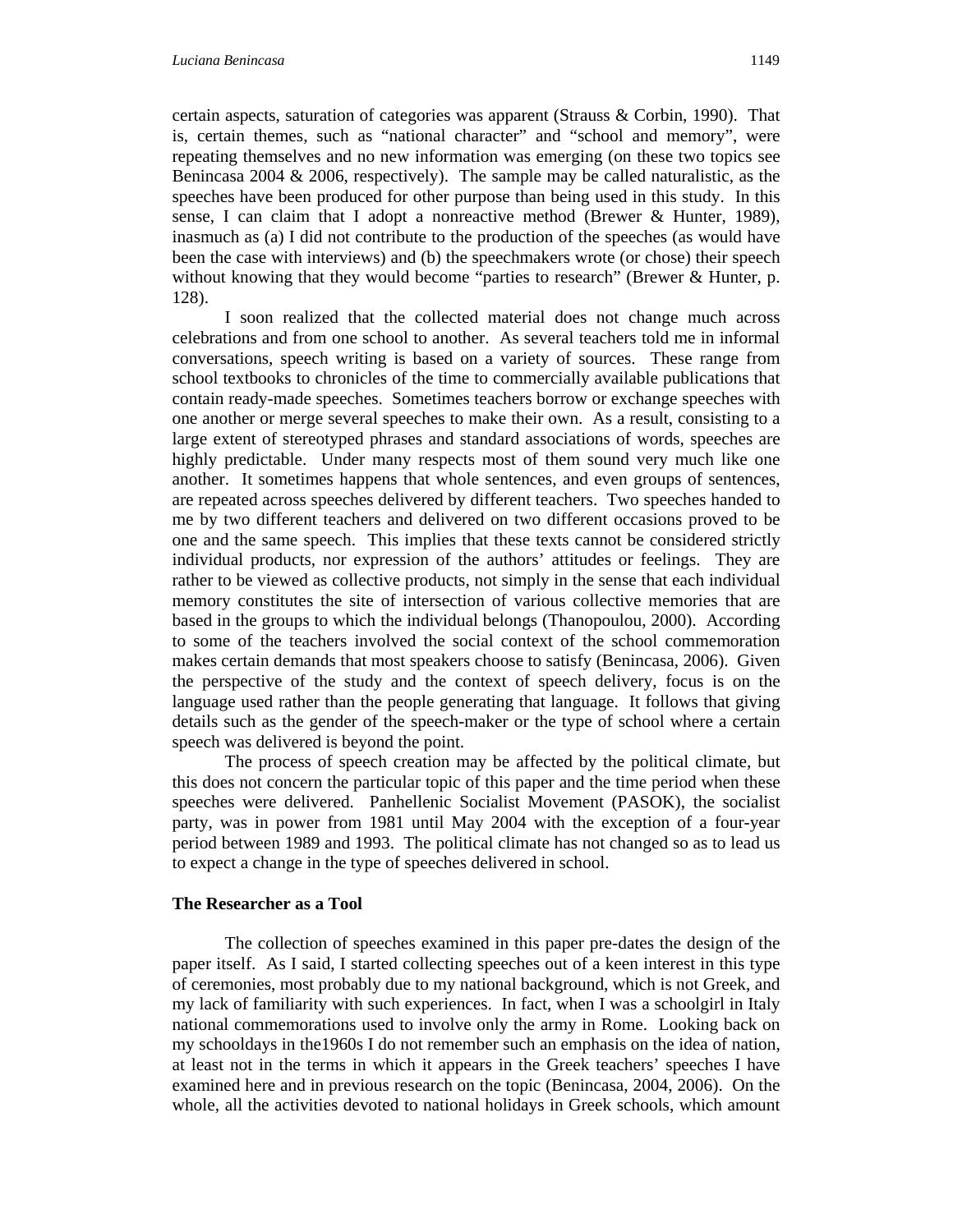to several school days a year, were something completely new to me. Over time, and after several readings, I "located" a number of interesting (to me) topics. The quotation marks around the word are meant to question the very concept of locating. Taking it at face value it would involve accepting the assumption that the something I "located" was there beforehand, and I simply found where it was hiding. However, I do not conceive of my encounter with the speech manuscripts in this way. The topics- - the research questions, that is, the questions I deemed worth asking-- are the product of the encounter between the texts, which do have an objective existence, and my perceptive apparatus, which, far from being neutral, has been culturally and socially shaped.

Married to a Greek citizen and therefore a Greek citizen myself, I have worked as a teacher in state schools in various areas of Greece in the periods 1987-1992 and 1998-2000. More than being simply non-Greek, I am citizen of the country involved in the October 1940 events. At the time of the events celebrated on October 28 Italy and Greece were on opposite fronts in the war (1940). One might ask whether I am detached enough from those events. Actually on at least one of the first October celebrations I attended, almost thirty years ago, I was not: I definitely remember feeling annoyed at something the speaker said about Italy or "the Italians". With this exception I felt interest and curiosity. With time I became more sensitive to the whole atmosphere of a school celebration, as I realized when, on some occasions, I was moved to the point of tears.

I tend to exclude that the individuals who refused to contribute to my speech collection did so because of my specific origins. However, being non-Greek has probably been an obstacle in my negotiations with teachers-speakers. My double status of Italian and (former) secondary school teacher, of which these people were aware, may have contributed to some teachers' negative attitude to my request. Other teachers probably perceived the process as a kind of examination and feared that, studying closely their texts, I might come to criticize them.

#### **The Analysis**

Analysis means splitting a whole into its components. It involves elaborating on data, breaking it down into components, searching for patterns, categorizing, organizing the elements in a novel synthesis, with the aim to learn something new and finally rearranging the components into a picture that will enable the researcher to tell others what has been learnt (Bogdan  $\&$  Biklen, 1982). To say how exactly this is done is more difficult. As an interpretative approach, discourse analysis cannot be reduced to a set of instructions –a kind of "recipe"—for mechanically going through a series of pre-defined, pre-planned and sequential stages. In fact, interpretation involves judgment. I rather followed a circular procedure like the discourse analysis described in Potter and Wetherell (1987). In ethnographic research and more generally in qualitative research the whole research design is circular, in the sense that the researcher can go back and forth between the various phases: literature review, data collection and analysis constantly call for one another and proceed simultaneously (Bogdan & Biklen).

In this study an initial literature review on some concepts that seemed likely to be useful for an understanding of the topic (e.g., "stereotyping") sharpened my perception, allowing me to see more and more details when I subsequently went through the speeches again. I gradually "discovered" (see below) key words, recurring ideas and phrases, some of which demanded further reading of the relevant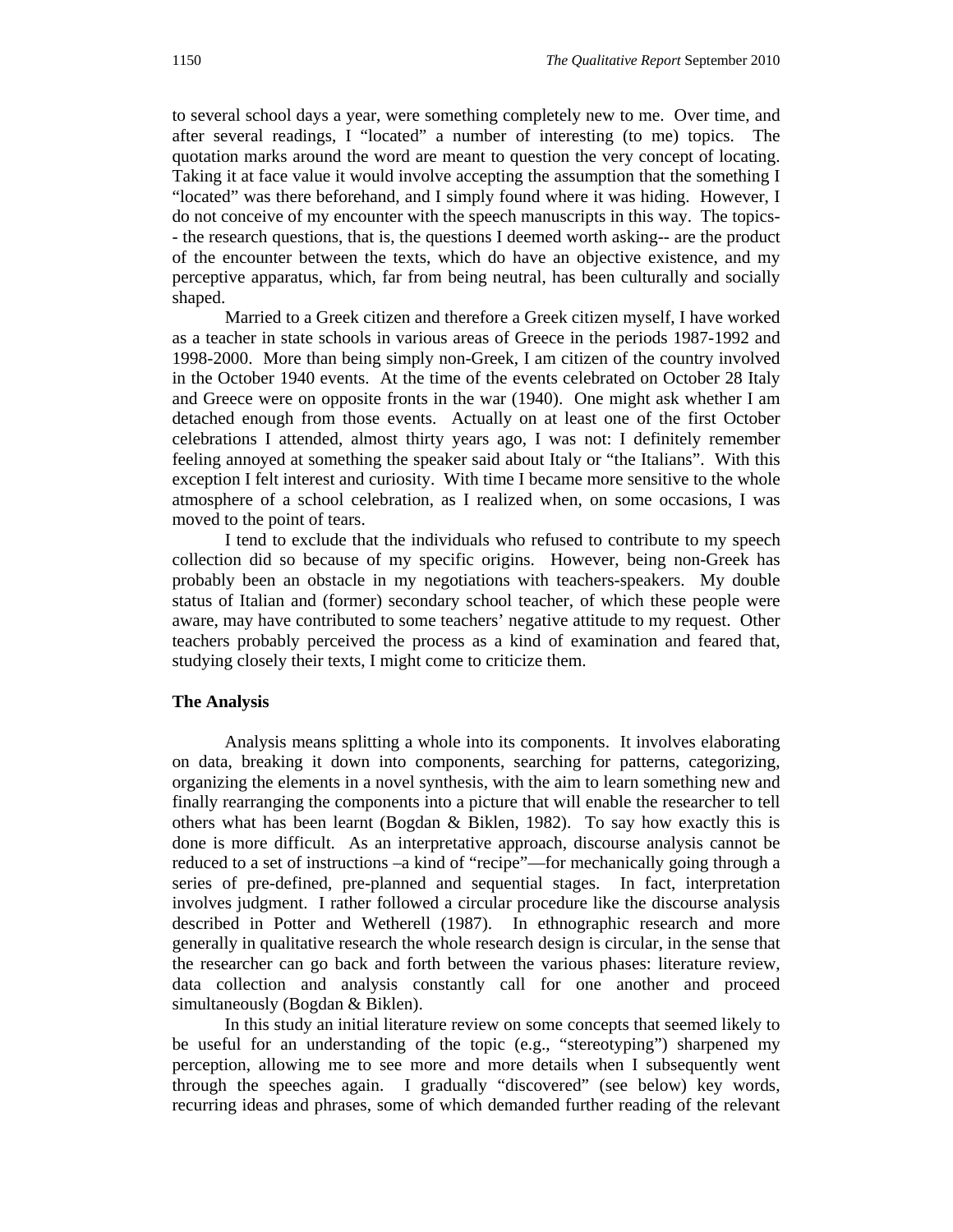research literature. When, with enhanced "sensitivity," I went back to the speeches, I was able to notice new details. This procedure was repeated several times until I was no longer seeing new information (data saturation). The first step consisted in carefully reading the texts several times, taking note of even the tiniest detail (Potter & Wetherell, 1987) and adding my own remarks when I had any. The first notes were gradually enriched and constituted the basis for further ordering and classification. While reading I was comparing, contrasting and ordering units and exploring how they are like or unlike each other, grouping together terms that seemed to belong to the same semantic field.

Like with the term "located" before (see *The Researcher as a Tool*) the quotation marks around the word "discovered" in previous paragraph are meant as a hedge. I could have used a less controversial term, such as "generated". However, the term "discover", used and simultaneously "repudiated" through the use of quotation marks, helps me convey that I conceive of research data as a construction. Though my approach aims to be inductive, in the sense of trying to avoid imposition of categories, I am well aware that pure induction is a myth. The very process of note taking is intuitive, and influenced by several factors, like the researcher's background and assumptions (Goetz & LeCompte, 1984, p. 191).

The corpus might be analyzed in many different ways, each of them potentially leading to a different paper. In this study I only develop *one* way of reading the data. The fact that the speakers compared their national group with other peoples awakened my curiosity as to the details and the implications of this comparison: I started paying attention to the way in which the comparison was carried out. I saw that in all texts Greece has a special place in the universe of nations, which led me to ask a further question: How, according to the speakers, is Greece special? When the specific terms I found started increasing in number I tried to see whether I could group them in a way that made sense, given the particular project: What are the most common categories used? While reading I tried to sort out the material relying on analogy and contrast. For example, when the category "human being" started to seem important in the analysis I started looking for similar concepts or for opposite ones. An example of the latter is the case when the speaker compares the enemy to an animal (human being vs. animal). The material is organized by topic and by function (Wood & Kroger, 2000, p. 181). For example, the criterion of function has inspired the following questions: How are the categories e.g., "human being" and "animal" employed to create a hierarchy between peoples? How are they used to improve the image of self?

#### **Rigor and Trustworthiness**

Several features of this study should minimize bias ad enhance rigor and trustworthiness. Since in qualitative studies the researcher is the main instrument, I have provided some information about my background.

To most native members of Greek society the taken-for-granted cultural knowledge is familiar and thus "invisible". This implies that most cultural meanings are implicit and thus hard for participants to bring to surface and verbalize. Lacking the primary socialization that most Greek people have gone through I am potentially in a position to be able to observe actions and interactions from the outside. From this standpoint my status of "adopted" member is likely to be beneficial to the study. On the other hand, I have gone through thirty years' immersion in the setting in which the speeches have been delivered, and I have also become extremely familiar with the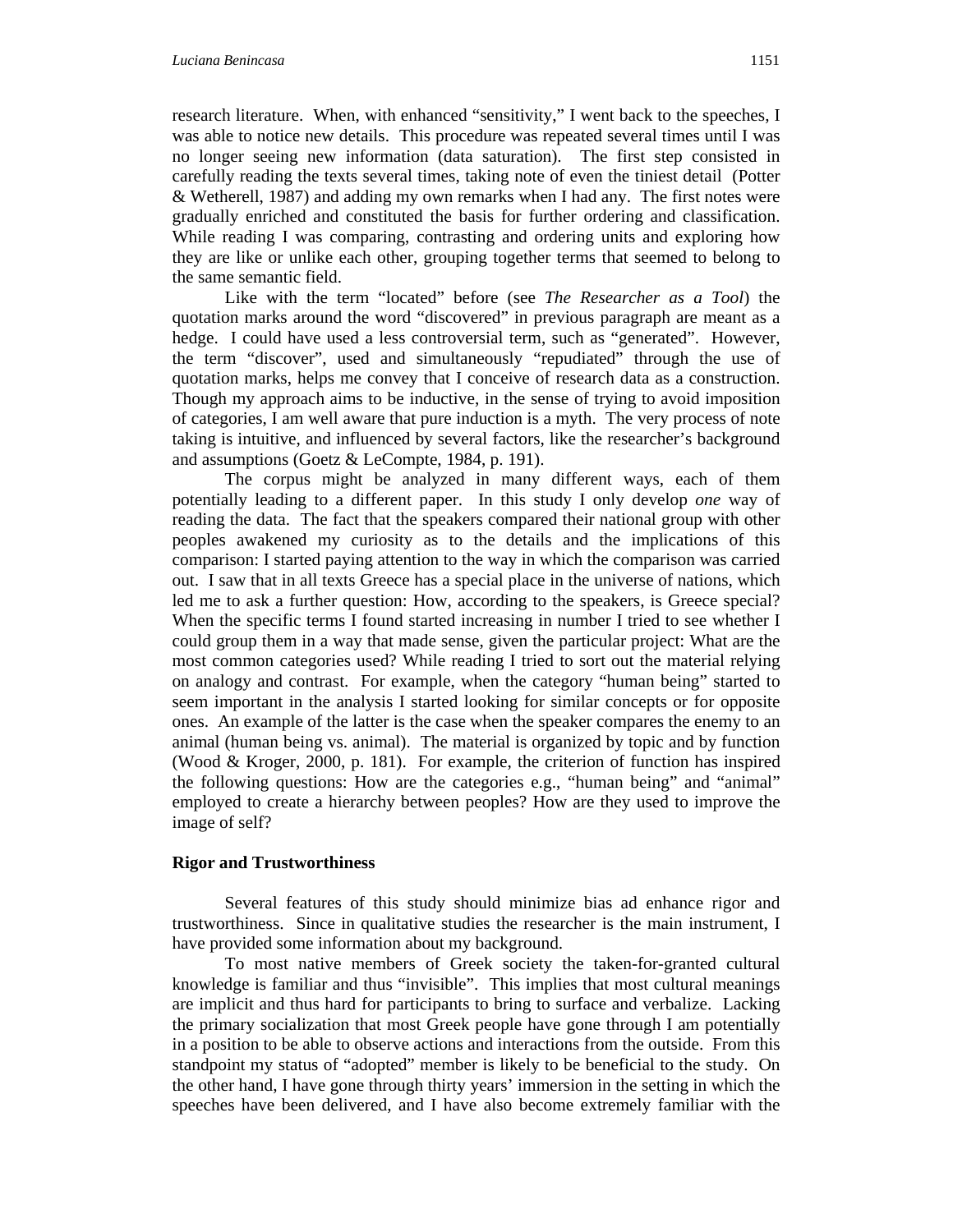language. The "setting" I refer to includes a number of dimensions, among which "Greek national culture" (whatever it is) and school life in Greek schools are the most notable, though not the only ones.

In order to further enhance rigor and trustworthiness I aimed at providing a thorough account to take the reader into the setting of speech delivery, using direct quotations from the speeches that I have examined. Moreover, I have described in detail the procedures of data collection and analysis. During the whole research process I made a conscious attempt at maintaining a neutral attitude. In particular, to enhance credibility I try to compare my findings, whenever possible, with evidence from the work of others. Given the "sensitivity" of the topic I was glad when I could find support in scientific literature written by *Greeks.*

#### **The Findings**

The findings are organized in a way that reflects mainly the themes and terms/ concepts emergent from the analysis, most third level headings being either direct quotations or paraphrases of key points in the speeches.

#### **Reference Groups**

The reference groups that appear in the speeches are mainly three: the ancestors/ descendants, the Ottoman/ Turks and the rest of the world, mainly the Europeans: because of the events commemorated, the Fascist Italians and, to a lesser degree, the Nazi-Germans. Unlike the group of the Ottoman/ Turks, the rest of the world or the Europeans can be further distinguished into peoples/ countries against which the Greeks have fought and peoples/ countries with which there have never been hostilities.

#### **The ancestors.**

Ancient Greece is proudly described as the place "from where the spirit, order and civilization sprang." The past generations are presented as watching contemporary Greeks and dictating that they "should keep free the land that they handed down to us." In the speeches, today's Greeks are continuously invited to compare themselves with the ancients, who are set as examples.

#### **The Ottomans / Turks.**

The Ottomans/ Turks are only presented in the role of "enemies," "conquerors," "oppressors" and "tyrants". They are described as uncivilized, greedy, ignorant, uncouth, violent, merciless, coarse and inhuman, and occasionally referred to as "dogs". The Ottomans/ Turks invent "satanic ways" to win over the Greeks. They commit "wild atrocities" and are themselves "wild beasts" that pollute the "holy soil of the fatherland". These negative characteristics are textually/ syntagmatically related to a specific (and at the same time vague) geographical area as in the phrases "Asian conquerors", "wild Asian swords" and "eastern despotism".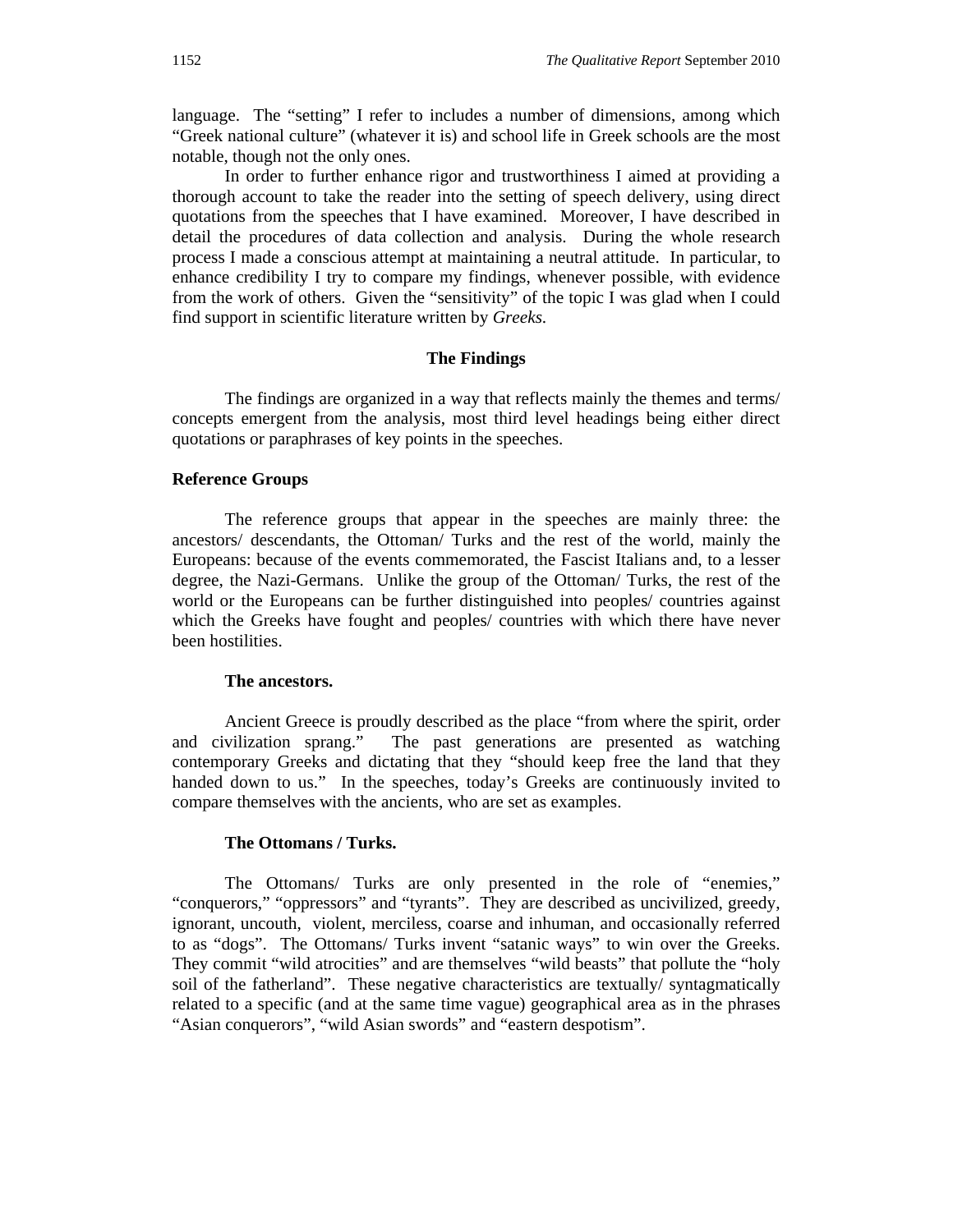#### **The Europeans and the rest of the world.**

The broad unit "rest of the world", which appears especially in October speeches, seems to refer to different realities depending on the context: "wide masses of the peoples of Europe and America," "the peoples of the earth," but also "the whole of Europe*"* and "foreign public opinion." However, it often refers to those countries/ peoples that were not involved in the struggles being celebrated. Those of them that invaded Greece in the 1940s are described as "impudent invaders," "violent," "inhuman" and "unmanly."The German invaders in particular are associated with terms such as "hordes," "horror," "ferocity," "insanity" but also "Saxon monster" and "Hitlerian Minotaur." About the Italian soldiers, one speaker mentions that they fought as heroically as the Greeks, but they could not win because, unlike the Greeks, they lacked faith in their struggle. All the other references to the Italian enemies are negative, even though the language used to refer to them is usually softer than that employed for the Nazi-Germans. Those peoples/ countries that in the same period were oppressed by Fascism and Nazism are presented as possessed by fear, terror and black defeatism, included those among them who were "powerful and renowned."

#### **"…And Greece Came Again, as Always, to the Limelight"**

The way historical events are recalled often evokes the theatre metaphor: The world is a stage and the Greeks the main actors: "The curtain quickly rose, and Greece came again, as always, to the limelight." Some of the other "peoples of the world" are necessarily co-actors, since a war requires an enemy, but they may be at the same time spectators of the deeds performed by the Greeks on the stage. While watching, the audience make predictions, e.g., that "the Greek race [will] die," or draw conclusions, e.g., that "Greece had definitely died as a nation." The public is variously referred to as "foreigners," "foreign public opinion," "all the peoples of Europe/ of the earth," "all the world" and "humankind."According to the speakers, before the start of the revolution the European peoples did not take the Greeks into account, and the reasons as they appear in the speeches vary. For a start, Greece is geographically marginal (in the speeches, "this rocky land on the border of Europe," or "this rocky extremity of Europe").Also, in the speakers' perception of the perception of the "west," Greece is not greatly taken into account because it is small, poor and powerless*.* 

After the start of the revolution or after the *Okhi* respectively, the public's negative expectations are discomfirmed: "The peoples stood dumbfound before the wonder of the Greeks of 1940, and watched the titanic struggle of little Greece on the mountain-tops of the Pindus with bated breath." The "foreigners," the "peoples of Europe," etc., are surprised, speechless and astonished. They feel awe and sympathy for the Greeks, as well as "deepest respect that becomes admiration." The speakers imagine the European public drawing a comparison with the ancient Greeks. Watching the Greek fighters of 1821, the Europeans recognized in them "heroes and demi-heroes," the "genuine descendants of the Marathon fighters and Salamina fighters. And Europe bowed her head with shame." Moreover, the Greeks "proved that they could establish an independent state."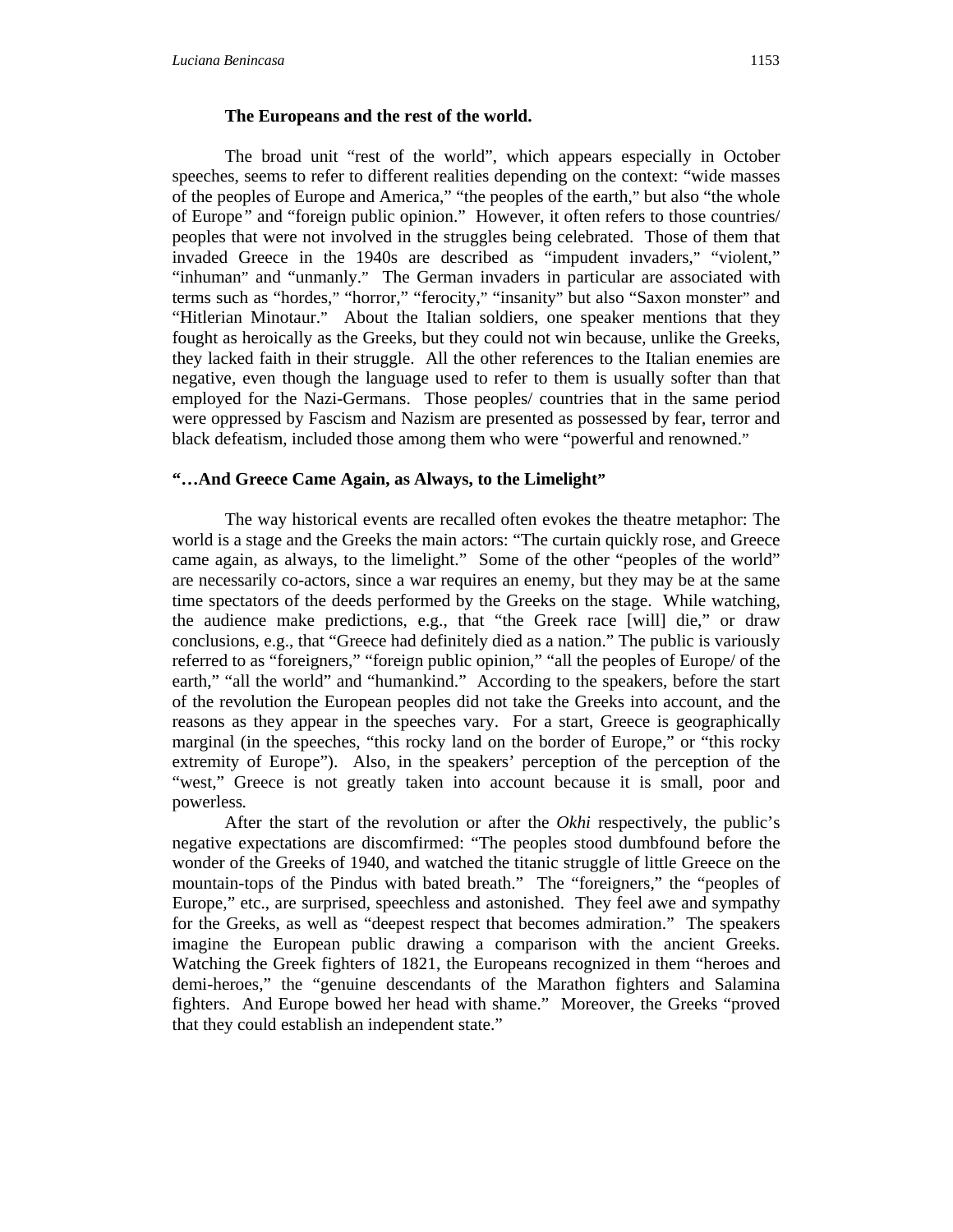#### **Greek Values are Universal**

In commemoration speeches on the two major national holidays, the achievements of the nation and the ideals that were behind them are often presented as unique, like the nation itself. At the same time, some speakers attribute a universalistic dimension to both the struggle of 1821 and the *Okhi*, which is "a landmark in the development of world history."

When "brutal violence and tyranny threaten humankind" the Greeks always "struggle against barbarity" to defend "pure ideals and the basic values of the civilized world." The Greeks' ideals "constitute the necessary presupposition of human existence." Their demands for "freedom, peace, dignity and respect of the human person" are ultimately "universal demands and their values are "so human that they do not have boundaries." The "destiny of the Greek" involves "guiding the peoples of the earth," providing examples of manly behaviour, and teaching the world "the eternal moral values, the great virtues that honour the human being".

#### **"Spirit Wins Over Matter"**

In the speeches, the comparison between the Greeks and their enemies is often made in terms of numbers/ quantity. Thus, "a handful of Greeks" rose against "thousands, countless enemies," that were backed by "great and all-mighty Empires" and could count on "terrific offensive machinery." Not knowing the force of spirit, the enemies believed that their material superiority would be enough to gain victory. However, "the strength of the Greek soul" made up for the "lack of material equipment." In a system in which the spirit is accorded greater value, "real defeat is not material, external." Rather it is "an internal, psychological condition" of accepting defeat within one's soul—something that the Greeks allegedly never did. Thus, eventually "the weak won over the strong."

#### **"A Big Folly"**

It is repeatedly said that the Greeks fought in spite of the fact that the struggle was unequal–so unequal that "logically [it] was doomed." The revolution is referred to as "a big folly": "On this much tormented, but always sound soul of theirs, did the Greeks rely in order to make the big folly—the revolution." "This was what logic said," writes a teacher: "Who wouldn't label this act sheer insanity?" A statement from a well-known text that is often read during the celebration goes: "The world said we were mad. If we were not mad, we would not have carried out the revolution." The Greeks are described as acting "without calculation, without thinking." Here it is clear that thinking has negative connotations and so has logic in a teacher's remark that "cold logic is a long way from the flame of the heart."

Behaviour that goes against logic is presented as the utmost characteristic of humanity: "This is the value of the human being: to demand, and to know that they are demanding the impossible, and to be sure that they will achieve it. And to fight for that, beyond any logic, with faith and obstinacy. Then, the miracle happens—the miracle that the *wingless* mind could never imagine. Then, *the impossible becomes possible*" [Emphasis added].

One speaker alone stresses the beneficial effect of the "perfect organization" of the Friendly Society (a clandestine organization finalized to spreading nationalistic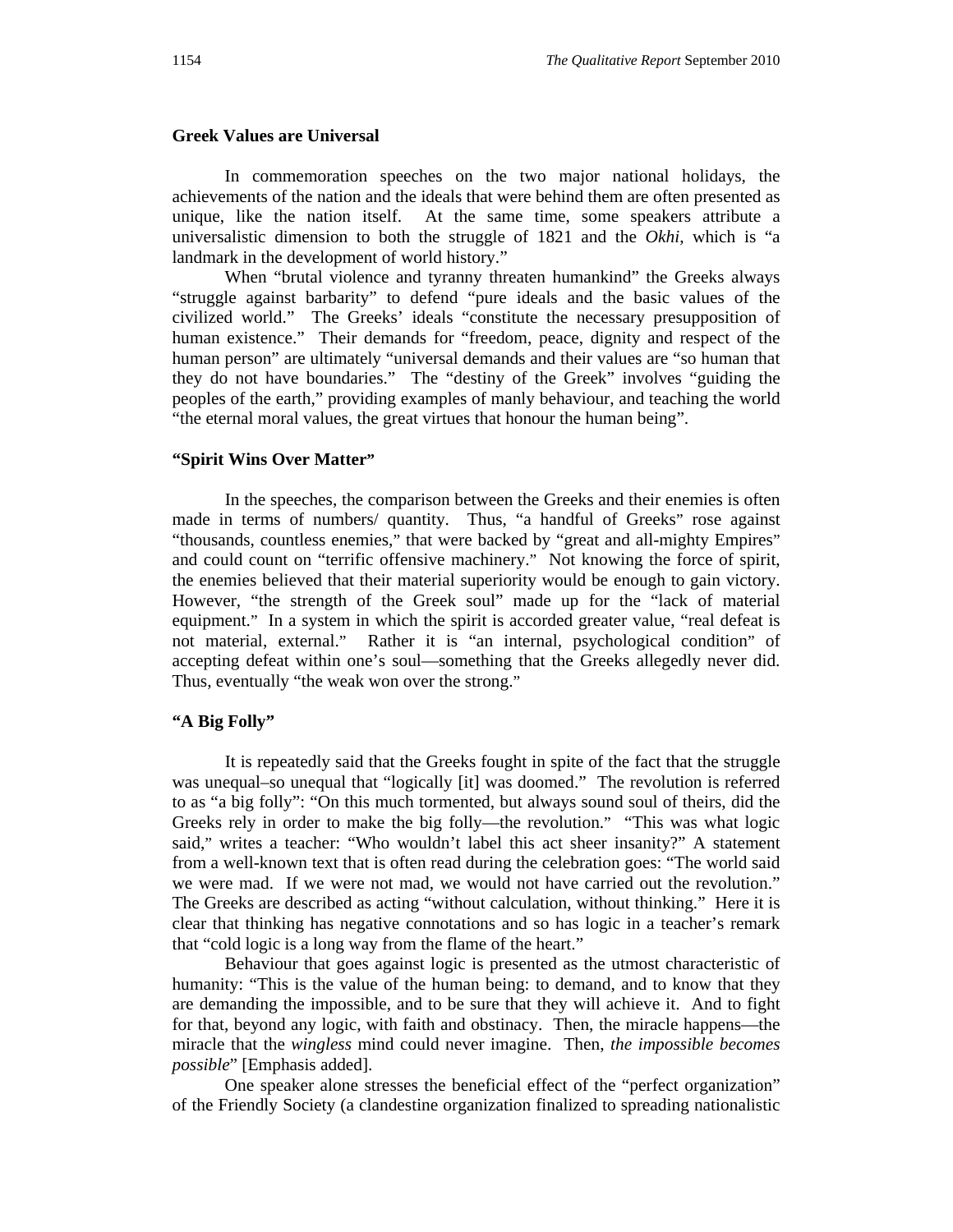ideas throughout Greece). Others mention the "rudimentary organization and coordination" of the struggle. One speaker remarks that "the terrain had been prepared in a suitable way (...). The preparation did not refer so much to tactics and organization for the struggle, but rather to the strengthening of the souls and the consolidation of faith in success." The "each time powerful of the earth" are said to be acting on the basis of "barren calculations." Therefore, in the eyes of "foreigners," the Greeks' behaviour in relation to the struggle is labelled as "insanity."

#### **Interpretation and Discussion**

Interpretation involves presenting what I have learnt in understandable terms. The meanings teachers-speakers may attach to words they pronounce at a school national celebration may be much broader than those described in this paper. For example, they may be concerned with the reactions of (particular members of) the audience and possible gains or losses in relation to their image as teachers and democratic individuals (see Benincasa, 2006). However, the present section limits itself to the research questions formulated in *Discourse Analysis* and *The Analysis*. This section is organized in a way that reflects both, (a) the themes and terms/ concepts emergent from the analysis and (b) the themes and concepts that emerged from the literature review, among which the concepts of "reference groups" and "social creativity strategies" are particularly relevant. Within the narrower framework of this paper, based on the evidence presented in *The Findings* I attempted to describe how e.g., the categories e.g., "human being" and "animal" are employed to create a hierarchy between peoples and improve the image of self. I tried to highlight relations and connections between ideas and concepts, grouping together those that looked similar. Since the literature review was carried out in a continuous dialogue with the processes of data collection and analysis, the concepts in the analysis do not impose themselves on the corpus of data.

There are several obvious limitations to this study, which the author herself acknowledges. The most important springs from the size of the sample and the way it was selected, which do not allow to generalize to other contexts, although the findings may be useful in consideration of more in-depth research and provide a foundation for conducting future research on this topic.

#### **The Nation on the Stage**

The speeches suggest the metaphor of a theatre where Greece is the main actor, "always in the lime-light." On the stage Greece carries out her struggles against two classes of enemies: the Ottomans/ Turks and the Italian-Fascists (and in some speeches, the Nazi-Germans). Compared to the enemies, the Greeks show greater courage and a stronger faith in victory, and eventually prevail in spite of their material inferiority in terms of numbers and equipment. The Ottomans/ Turks, described as ignorant, uncivilized and unbelievers, pollute the holy soil of Greece. Their wilderness and violence are textually related to geographical terms, e.g., "Asian swords," in ways that suggest causality, i.e., they are wild *because* they are Asians. Actually, wildness and cruelty are part of the orientalist stereotype of the "east" (Burke, 2003). Both classes of enemy are described as violent, merciless and inhuman. The Greeks' behaviour is sometimes further qualified as "virile." This image is part of the stereotype about the "west": "The literary commonplace of the west showed the dominant figure of the male Christian soldier-hero courting and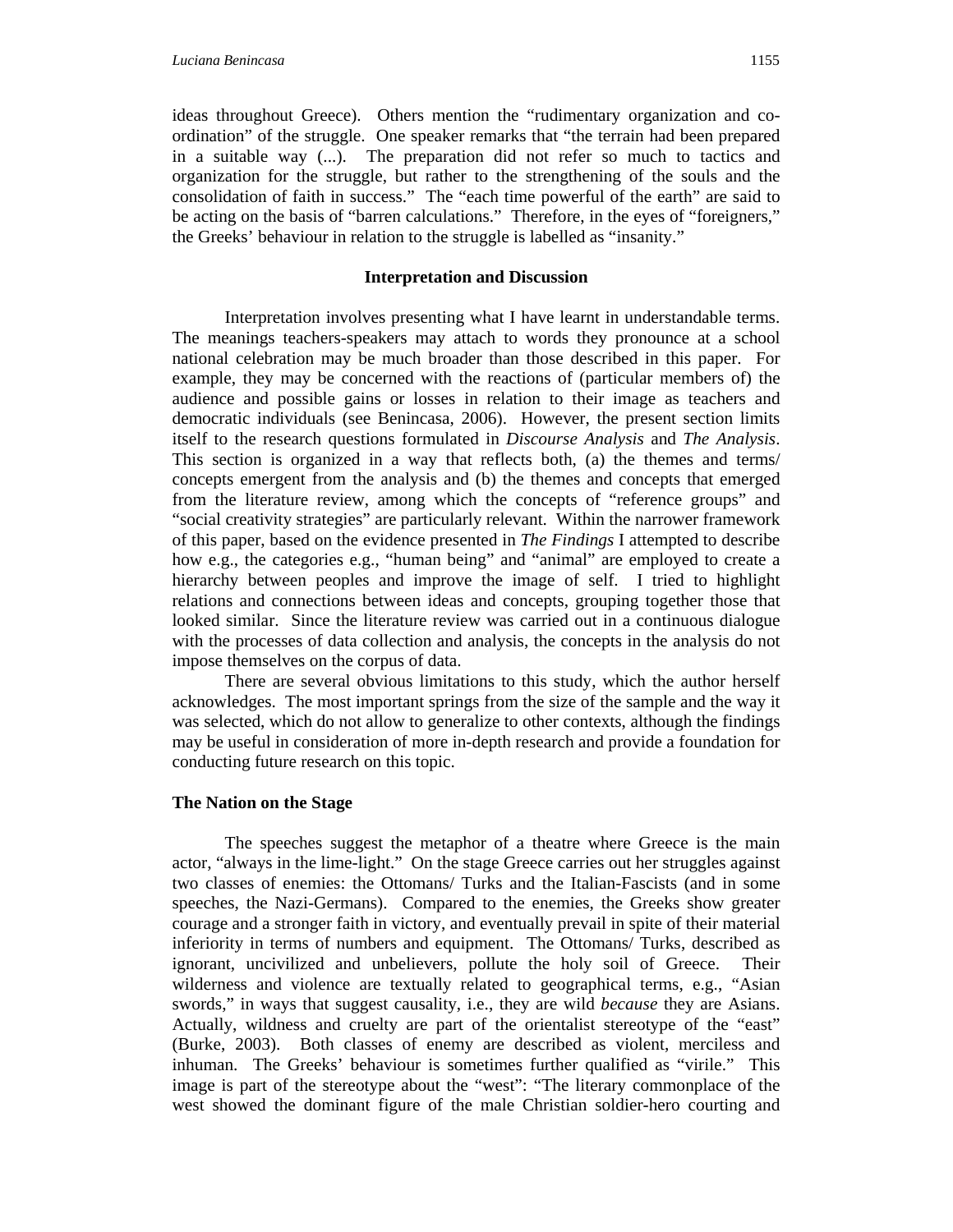converting the female oriental/effeminate Orient" (Herzfeld, 1987, p. 109, quoting Kabbani, 1986, p. 15).

The ancestors and descendants of Greece, foreign public opinion and all the peoples of the earth watch the performance. All of them are employed as reference groups, but most frequent reference is made to the "west." Asia, exemplified by the Ottomans/ Turks, is presented as violent, uncivilized and intellectually inferior. The judgement of the "rest of the world" in general does not seem to matter as much as the judgement of the "west." The "powerful countries of the west" are admittedly richer than Greece and more civilized, if civilization is measured by scientific and technological advancement/ material welfare. They were the ones that could give free way to the creation of an independent Greek state, and in this sense a positive judgement on their part has practical (political) importance.

The speeches feature a temporal comparison with the ancestors and the duty to be commensurate with the glorious past. The ancestors and descendants, too, are imagined in the act of watching the Greeks acting on the scene: the "foreigner" spectators, and especially "Western Europe," compare contemporary Greeks to the ancient Greeks and, recognizing in them the ancient heroes, bow their heads in shame. The western newspapers of the time indeed reported the war as "a virtual replay of the Battle of Marathon and the Persian Wars" (Just, 1989, p. 83).

Taking the perspectives of the "west," the speakers show that they are aware of (potential) criticism from Western Europe for not being up to European standards. The "foreigners" watching the performance are perceived to expect that "the Greek race will die." Thus, when they see their predictions proved wrong, they are surprised, astonished, and suddenly feel strong respect that becomes admiration. Finally, everybody, including the enemies, praises the Greeks for their heroism and the way they fought their struggles.

The speakers show that they resent the stereotypes they perceive are being applied to their national group by "the west." At the same time they perceive the Ottomans/ Turks through the same stereotype. This suggests that it is not the orientalist stereotype itself and the very idea of a hierarchy of peoples that is being questioned, but rather *that* instance of the application of the stereotype and the legitimacy of the resulting hierarchy. Frangoudaki (2001) has found a similar mechanism at work in the lively debate about the Greek language. Groups of Greek intellectuals, adopting the northern European stereotype, denounce their co-nationals and their language as inferior. As descendants of classical antiquity (p. 155), though, they claim a top position in the hierarchy of peoples: "Within this ideological construct, *equality is not a right that springs from questioning the ladder of hierarchical ranking of peoples*... Rather, it is a right that springs from the nobility titles of the Greeks who are natural direct descendants of their ancient ancestors" (Frangoudaki, 2001, p. 156, Emphasis added).

#### **Reference Groups and Relative Deprivation**

Why do the Europeans seem pessimistic about the final outcome of the Greeks' struggles? In the speakers' perception of the perception of "the Europeans," one reason is its southern/ eastern marginality. Evoking a scheme centre-periphery, the speakers seem to connect geographical marginality with a low position in the hierarchy of peoples/ countries, and with moral marginality/ inferiority. Moreover, they describe Greece as small, poor and powerless. The above set of traits may be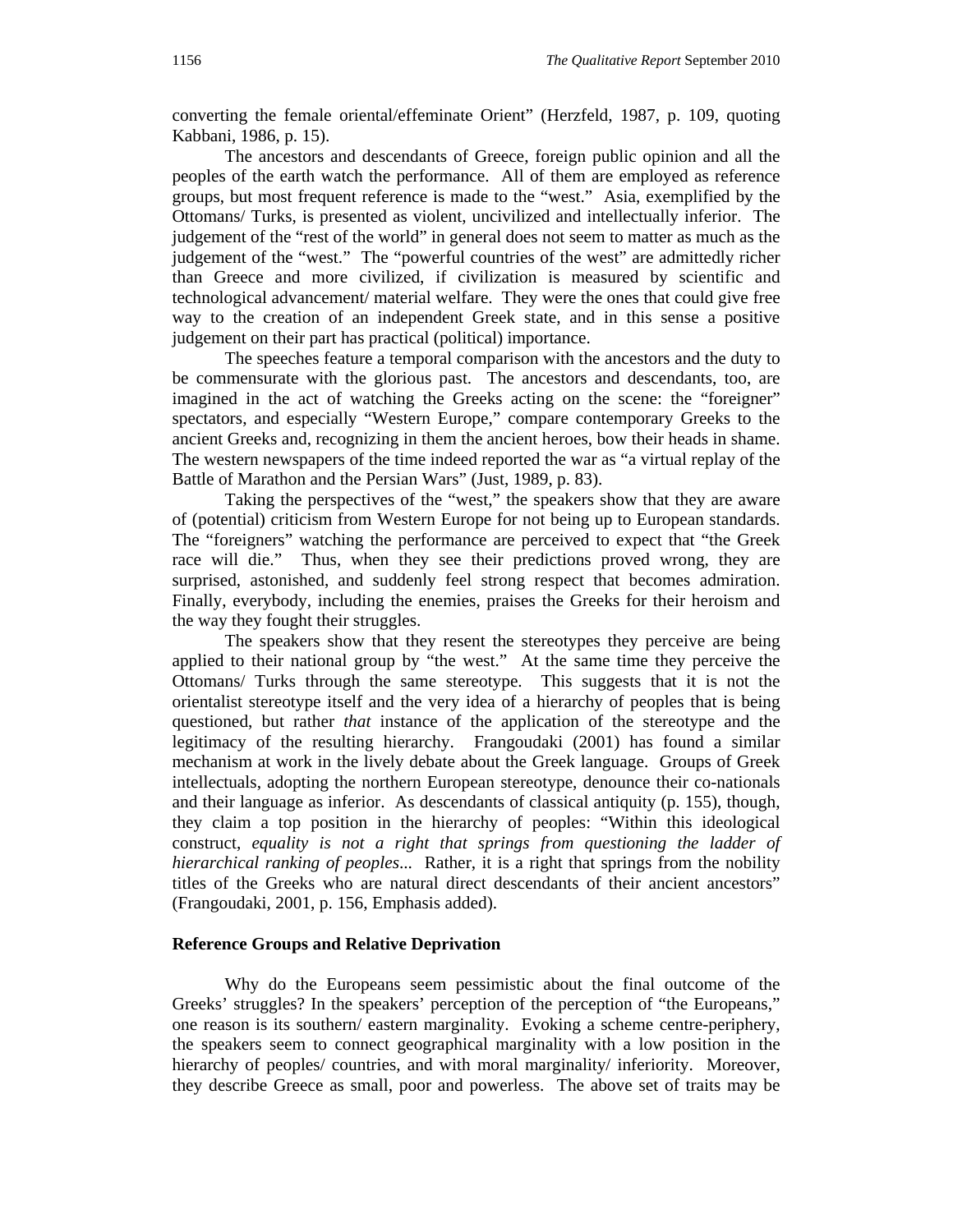called a metastereotype (see e.g., Sigelman  $&$  Tuch, 1997), i.e., the Greeks' perception of European stereotypes of Greeks.

In the hierarchical universe that they depict, the speakers perceive that the highest position is occupied by western countries that can boast a set of characteristics that seem to be bound to go together: they are large, wealthy and powerful and, of course, they are at the centre of Europe, i.e., at the centre of the centre. Moreover, although "the wide masses of the Americas" are mentioned in one speech, the construction is euro-centric, the centre of Europe thus coinciding with the centre of the world. The Greeks often mention the small size of their country as a drawback, both within the EU and in the world arena. Like poverty and powerlessness, geographical marginality and small size are perceived as moral failings in the Europeans' eyes. A social order is substantially a *moral*, and therefore a normative, order. In one speech the Greek people is allegedly "despised" by the "west." Politicians in their speeches often mention that Greece has now become "wealthier and more powerful in Europe," the latter point often being made in newspapers in which the socialist government, in power until March 2004, used to publicize their beneficial effect on the country, e.g., "Greece is in step with the powerful."

Unlike a comparison with the Ottomans/ Turks, a comparison with the reference group referred to as the "west" awakens a sense of relative deprivation (Hyman, 1960, p. 388). The speakers believe that the Greeks have the right to have first place in the world: first and foremost, because their ancestors gave humankind the "lights of civilization"; then, because they have defended the achievements of the human spirit and the universal moral values that made them possible. Therefore it is unfair that their country is not being treated as it deserves.

#### **"Irrational is Beautiful"**

In the speeches the Greeks' most celebrated characteristic, heroism, brings irrationality onto the stage. If, since the Enlightenment, reason has been viewed as the distinguishing characteristic of the human being, the Greeks of most speech narrations display characteristics which are the exact opposite: besides scorning reason and rational behaviour, they attach little value to numbers, inasmuch as they do not let themselves be discouraged by the enemies' great number and their massive war equipment. Quantity is scorned in comparison to quality—the quality of the Greek soul. According to the speakers, the outcome proves that the Greeks judged correctly: eventually quality wins over quantity. The speakers narrate how the strugglers were not guided by utilitarian considerations. It seems that the struggles of the nation have not been conducted on the basis of planning, organization, selection of goals and of means rationally chosen to attain those goals. It seems rather that the nation has been guided by feelings. Planned and organized action is associated with "strategic political expediencies" or "action guided by interest and calculation" and is thus condemned.

An extreme irrationality is presented as the very quintessence of humanity. This attitude to life leads to success: "Then the impossible becomes possible." The Greeks are extremely human because they let themselves be guided by irrationality. The Enlightenment view is replaced by a view that may be called romantic, where action is the result of culture, national character, faith, passion and feelings. Contemporary politicians may use this type of claim, too.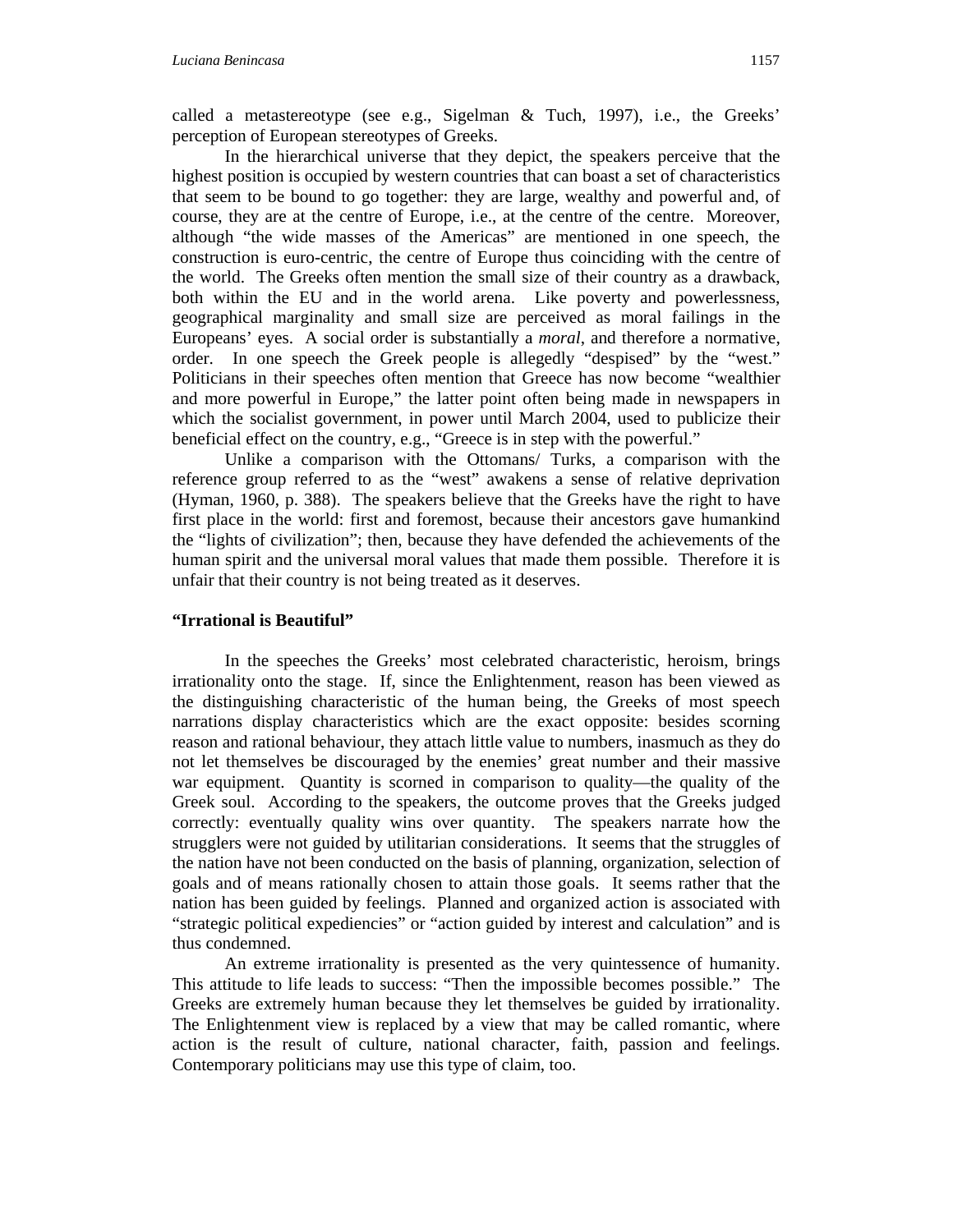#### **"Irrational is Human"**

The stereotypes about the "west," even when not directly present in the speeches, are evoked by opposition through the way the Greeks are extolled. A number of parallel oppositions stand out in many speeches: material civilization vs. spiritual civilization, matter vs. spirit, mind vs. heart and cold vs. hot, e.g., "cold logic" vs. "the flame of the heart." All of them refer to an underlying opposition between the "west" and Greece. Departing from an awareness that the values most respected (by the peoples that count, i.e., by the peoples of Europe) are the ones related to matter/ quantity, the speakers claim rather that the opposite holds. Since spirit is superior to matter, Greece is superior to the "west." Reversing the scale of values that they perceive to be commonplace in Western Europe, the speakers place their national group and country at the top of the hierarchy. The statement "the Greeks' behaviour is irrational" acquires its value from the context: by switching the frame of reference from Enlightenment universal rationalism to Romanticism, the valency of the statement becomes positive. Social creativity strategies allow the speakers to maintain a positive self-image of their national group and enhance the self. $^{2}$ 

In extolling irrationality the speakers play down logic, planning and rational behavior as "barren," "cold" and "not human." Technology, too, is presented as an enemy. Inasmuch as it provides the enemy's "terrific offensive machinery and its "tools of destruction," technology acquires connotations of barbarity. Today the "barbarian attitudes" that the domination of technology brings with it, threaten to "enslave the *yenos.*" Thus again, the dominant hierarchy is reversed: the "west" is barbarian while Greece is civilized. According to some writers of speeches, the "foreigners" cannot understand irrational behaviour, which suggests that they are not fully human. Compared, on different grounds, to (the stereotypes of) both Ottomans/ Turks and Europeans, the Greeks prove to be the most human of all, and "Greek" becomes thus synonymous for "human being." Because they were inspired by universal human values, the Greeks' struggles are attributed a universal dimension. Contemporary Greek public discourse often presents the Greeks as endowed with "humanism," the important contribution that Greece can offer humankind, in contrast to a "west" that can only boast the strength of technological progress. Some handouts for the school subject "Composition," distributed by a teacher to his upper secondary students in the late 1990s and dealing with the "role and mission of Hellenism in the world community today," claim the following: "The most important mission of Greece is spreading humanist values and principles as they have been shaped and formulated within the Greek spirit since ancient times, as this is the most important deficit of world culture as it is presently being shaped." I have heard such arguments in everyday conversations, e.g., during informal discussions with university students.

l

<sup>2</sup> Social creativity strategies are not limited to the celebration context. For example, in many Greek people's view the "Europeans" criticize the Greeks because they allegedly do not work as hard as the peoples of central and northern Europe. This is likely to lead to unpleasant feelings about the self. A typical reply to this imagined criticism is that "Northern Europeans only know how to work. They're like machines–like robots. Greek people, instead, know how to enjoy life." The comparison is thus "translated" into terms that are much more favourable for the ingroup and enhance self-esteem.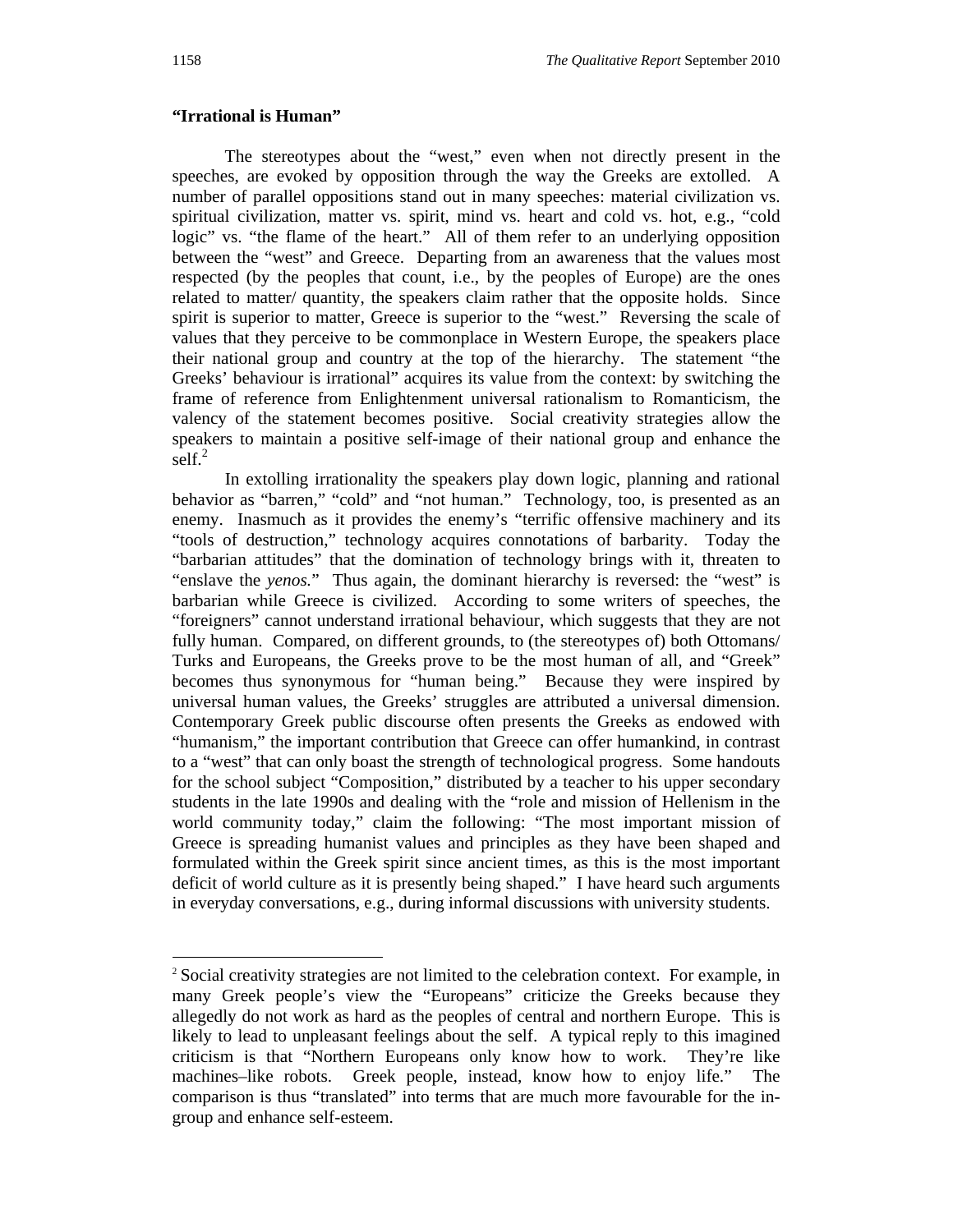$\overline{a}$ 

#### **Dehumanizing the Other**

The equation Greek  $=$  human being is matched by another equation: other= animal. Moreover, in one speech mention is made of the "Saxon monster," and the "Hitlerian Minotaur," whose referents are even less than animals inasmuch as they do not have a place in the natural order. Compared to the ferocious behaviour of their enemies, the Greeks again stand out as quintessentially human, while their enemies are cast into the role of the Greeks' "moral contraries" (McDonald, 1993). For thousands of years human beings did without the notion of humankind. Humankind stopped at the boundaries of tribe, of the linguistic group or of the village. Very many populations, usually referred to as primitive, call themselves by a name that means "human beings," or sometimes "good," "excellent" or "perfect," thus suggesting that other tribes or groups or villages do not share in those qualities, and maybe not even in human nature (Lévi-Strauss, 1991, pp. 18–19). In many contemporary societies, "outsiders are 'animals,' or at least 'appreciably less human than ourselves'" (Herzfeld, 1997, p. 40).

Some basic terms used to convey the alleged negative traits of the "other," e.g., inhuman, unmanly and unbelievers, in Greek all contain the privative *a-*: *apanthropi*, *anandri* and *apisti*, respectively.3 This usage, suggesting a "negative reading" of the enemy, places the "other" in a position of incompleteness, and thus of inferiority. On the other hand, the Greeks perceive that others view them in a similar way—as lacking something. They use the same type of compound words to describe themselves as they perceive that others, especially western people, view them: weak, powerless, immature and irresponsible. In Greek, *adhinati*, *aniskhiri*, *anorimi* and *anefthini*–all with a privative *a-*.

#### **Concluding Remarks**

Some of the issues that have been recently featuring in the media worldwide can be described as debates about the "east" and the "west," about how they differ and how they are alike. To be sure, plenty of stereotypes are being used in the process. This paper shows how "east", "west" and related concepts may be deployed in Greek schools. Though teachers may not really endorse the words they write and deliver on national commemorations (Benincasa, 2006) it is also through their practices that these stereotypes get reproduced. Finally, the fact that the speakers may perceive an opposition Greece vs. "west" shows that the content of the categories "west" and "east" depends on the speaker's point of view.

The speeches reflect the ethnocentrism that research has found in schoolbooks. Much has been written about the dangers of ethnocentrism in schools. Exposition to the speeches examined here may result in a traumatic experience for pupils that identify with one or more of the national groups that play the role of the enemy in these "performances," but it may be an unpleasant experience for any pupil who does not regard her-/ himself as Greek. Besides being harmful for the relationships of Greek pupils (and adults) with pupils who are immigrants' children, it is harmful for the Greek pupils themselves, for their relation with their national identity, and for the development of their critical faculties (Frangoudaki, 1999).

<sup>&</sup>lt;sup>3</sup> Private *a*-: a prefix that means "not" or "without". Together with the prefixes *un*and *non-* it is used in English, too, with the same meaning.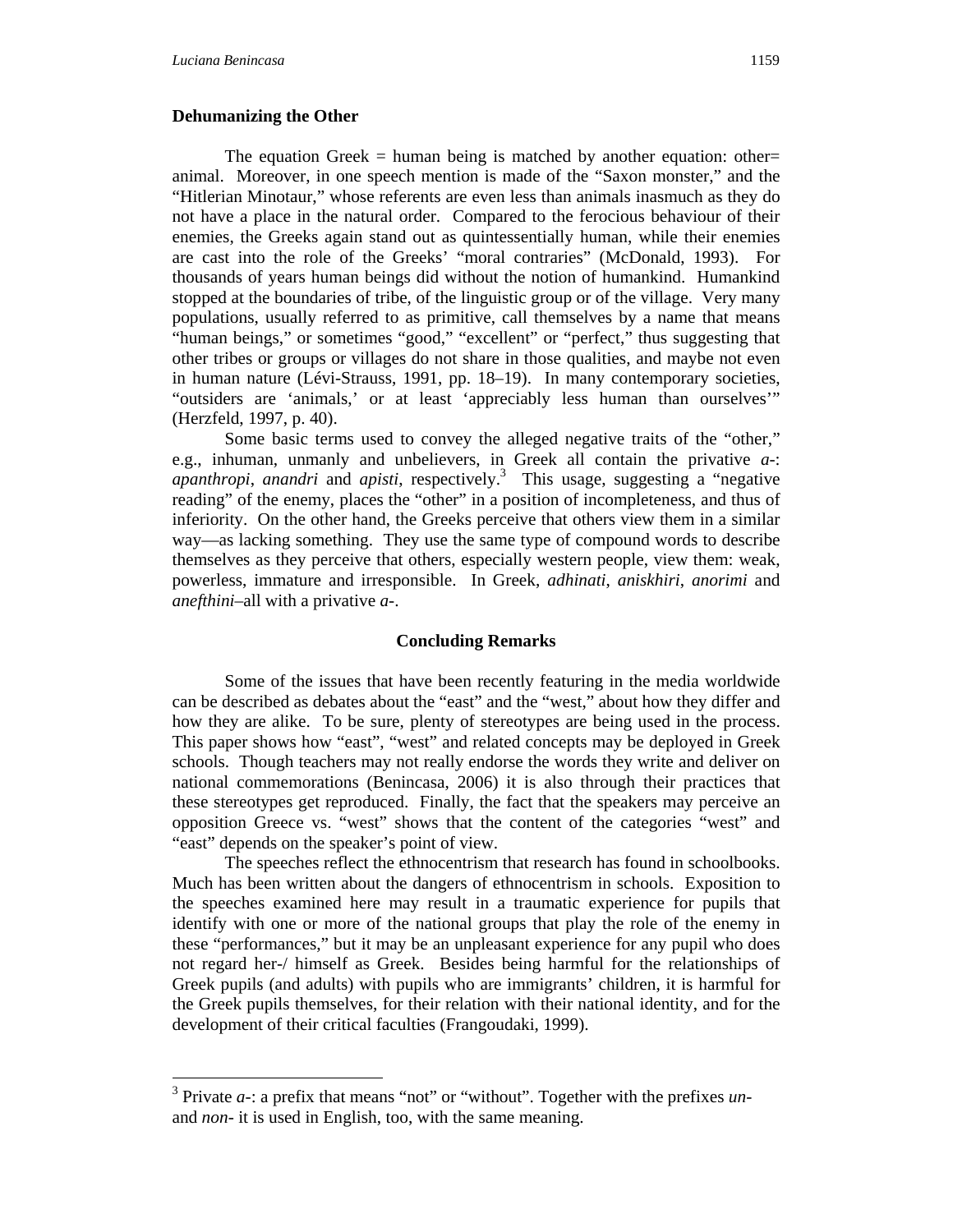Can ethnocentrism be avoided in schools? As concerns the commemorations of which these speeches are part, in Greece it seems unrealistic that any government will abolish the celebrations in school in the near future. First, no government will be willing to shoulder the political cost of a decision that is likely to go against a significant part of popular feelings. Second, as some teachers told me, national celebrations are the occasions for political authorities, national and local, to be present at public ceremonies and thus make themselves visible. Furthermore, in countries like Italy, where national celebrations had a minimum of space in public life, they have been going through a revival in recent years. Generally speaking, the widespread revival of ethnicity and nationalism suggest that national commemorations are to stay in Greek schools for some time to come.

However, national commemorations can be given a different direction, at least within education. Peoples may learn to enhance their self-esteem in alternative ways. Frangoudaki (2000) proposes, among other things, that Greek schools celebrate the Okhi with Italian schools and transform the anniversary into an occasion for the two peoples to discuss together about the evils of Fascism. More generally, school discourse about the past should treat the concepts of fatherland and nation as historical products that served certain social goals at a specific time (Frangoudaki, 2004).

Initiatives in education, though, cannot be expected to function in isolation. Changes in the same direction would be required, for example in the way the media, the politicians and even researchers deal with relevant topics. So far research in the social sciences has greatly contributed to the establishment of an image of the world as a collection of nations, as eternal, primordial entities, each of them internally homogeneous. Sociology and anthropology alike have revolved around the categories of culture, society and nation. As Thornton (1988) observes, though ethnography seems to describe the human realities that are its object of study, through writing it rather *creates* them. While this article too can probably be blamed from this point of view, research practices involving pupils may be more harmful in some way. Elsewhere I discuss some of these practices and suggest some ways to find answer to the same research questions without so heavy repercussions (Benincasa, 2008).

More than any changes from above, a change in people's experiences is likely to allow (and demand at the same time) new ways of dealing with the past. In the town where the speeches were collected there are many families where one of the parents is not Greek. Their children would be referred to as e.g., Greek-Italian and Greek-Albanian. This population of hyphenated people (Benincasa, 2008), that is increasing also in the rest of Greece as well as worldwide, is likely to bring a gradual change in the way humankind is perceived. In the space of several generations, following demographic change, the model of a world made of discrete and bounded nations based on exclusive membership is likely to give way to other types of imagined communities.

#### **References**

- Avdela, E. (1996a). I singrotisi tis ethnikis taftotitas sto skholio: "Emis" ke i "alli" [The constitution of national identity at school: "We" and the "others"]. In T. Dragona & A. Frangoudaki (Eds.), *'Ti ine i patridha mas?' Ethnokendrismos stin ekpedhevsi* (pp.27-45). Athens, Greece: Alexandria.
- Avdela, E. (1996b). Khronos, istoria ke elliniki taftotita sto elliniko skholio [Time, history and Greek identity within Greek school]. In T. Dragona & A.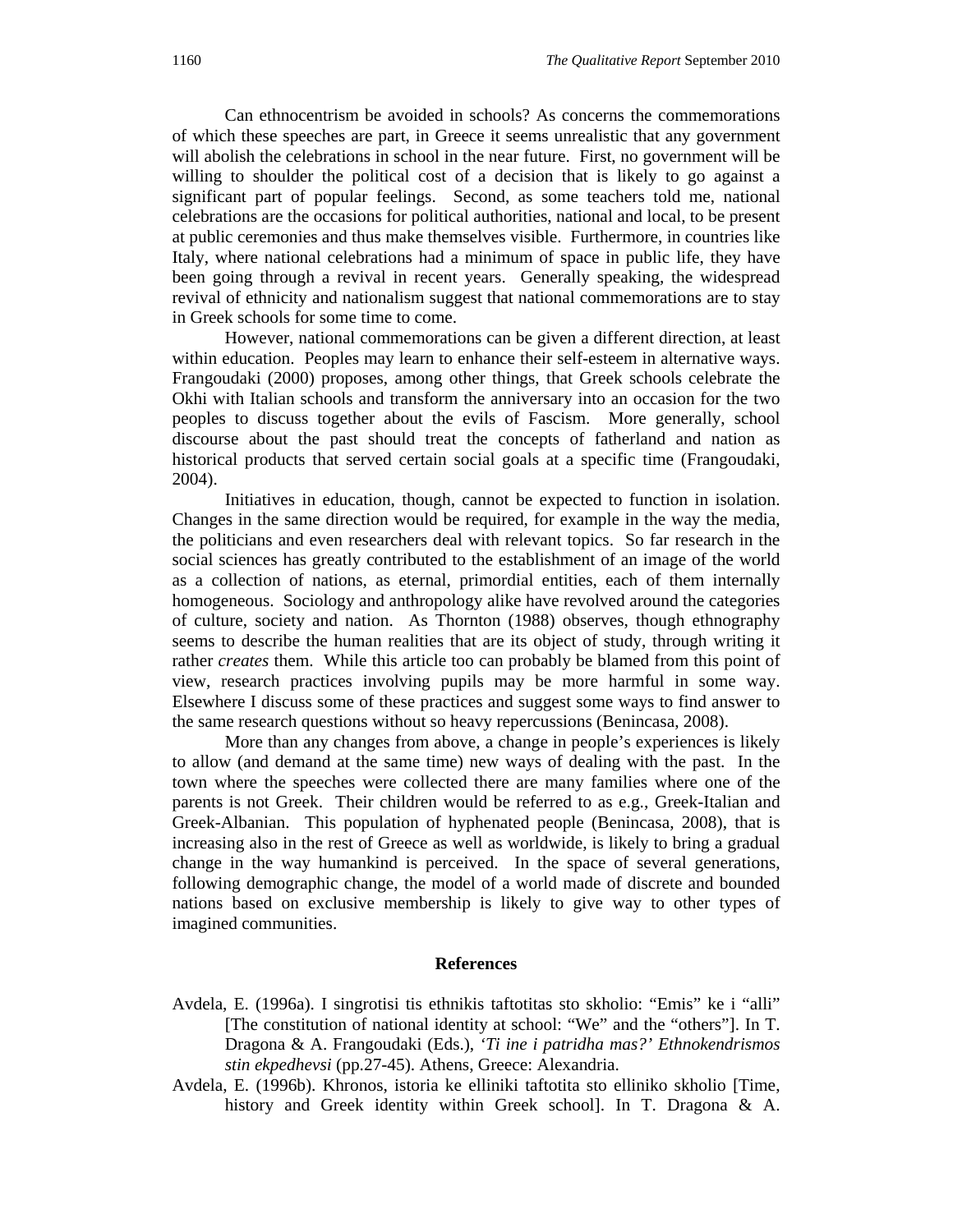Frangoudaki (Eds.), *'Ti ine i patridha mas?' Ethnokendrismos stin ekpedhevsi* (pp. 49–71). Athens, Greece: Alexandria.

- Benincasa, L. (2004). History is the mirror of our character: National character in Greek teachers' speeches on national day commemorations. *Ethnologia Europaea*, *34*(1), 43-59.
- Benincasa, L. (2006). *School and memory: Teachers' speeches on national day commemorations*. Ioannina: University of Ioannina.
- Benincasa, L. (2008). To "test tou thraniou", I o simmathitis mou o "diaforetikos." I simplirosi tou erotimatologiou os pedagogiki allilepidrasi [The "test of the desk", or my "different" fellow pupil. The filling of a questionnaire as a pedagogical interaction]. *Sinchroni Ekpedevsi. 154*, 53-68 (first part) & *155*, 97-112 (second part).
- Bogdan, R. C., & Biklen S. K. (1982). *Qualitative research for education: An introduction to theory and methods*. Boston, MA: Allyn & Bacon.
- Bonidis, K. (2004). Opsis ethnokendrismou sti skholiki zoi tis ellinikis ekpedhevsis: I ethnikes epetii tis 28 Oktovriou ke tis 25 Martiou [Aspects of ethnocentrism in the school life of Greek education: The national commemorations of October 28 and March 25]. *Sinkhroni Ekpedhevsi*, *134*, 69–84.
- Brewer, J., & Hunter, A. (1989). *Multimethod research: A synthesis of styles*. London, UK: Sage Publications.
- Burke, P. (2003). *Aftopsia: I khrisis ton ikonon os istorikon martirion* [Eyewitnessing: The uses of images as historical evidence]. (A. P. Andreou, Trans.). Athens, Greece: Metechmio. (Original work published 2001)
- Dragona, T. (1996). Otan I ethniki taftotita apilite. Psikholoyikes stratigikes andimetopisis [When national identity is under threat: Psychological coping strategies]. In T. Dragona & A. Frangoudaki (Eds.), *'Ti ine i patridha mas?' Ethnokendrismos stin ekpedhevsi* (pp. 72–105). Athens, Greece: Alexandria.
- Frangoudaki, A. (1996a). "Apogoni" Ellinon "apo ti mikinaiki epochi": I analisi ton enchiridion istorias ["Descendants" of Greeks "since Mycenean times": The analysis of history textbooks]. In T. Dragona & A. Frangoudaki (Eds.), *'Ti ine i patridha mas?' Ethnokendrismos stin ekpedhevsi* (pp. 344–400). Athens, Greece: Alexandria.
- Frangoudaki, A. (1996b). I politikes sinepies tis anistorikis parousiasis tou ellinikou ethnous [The political consequences of the ahistorical presentation of the Greek ethnos]. In T. Dragona & A. Frangoudaki (Eds.), *'Ti ine i patridha mas?' Ethnokendrismos stin ekpedhevsi* (pp. 143–198). Athens, Greece: Alexandria.
- Frangoudaki, A. (1999, November). Ta scholika vivlia istorias [The history textbooks; Electronic version]. *Ta Nea*, R13.
- Frangoudaki, A. (2000, November). I simea, i siopi, ke i oloklirosi tis dimokratias [The flag, silence and the completion of democracy; Electronic version]. *Ta Nea*, R13.
- Frangoudaki, A. (2001). *I glossa ke to ethnos (1880-1980). Ekato chronia aghones yia tin afthendiki elliniki glossa* [Language and the nation (1880-1980). One hundred years of struggles for the authentic Greek language]. Athens, Greece: Alexandria.
- Frangoudaki, A. (2004). *I ethniki taftotita, to ethnos ke o patriotismos* [National ideneity, the nation and patriotism]. No. 27 in the series Klidia ke antiklidia. Programme for the Education of Muslim Children. Athens: Ministry of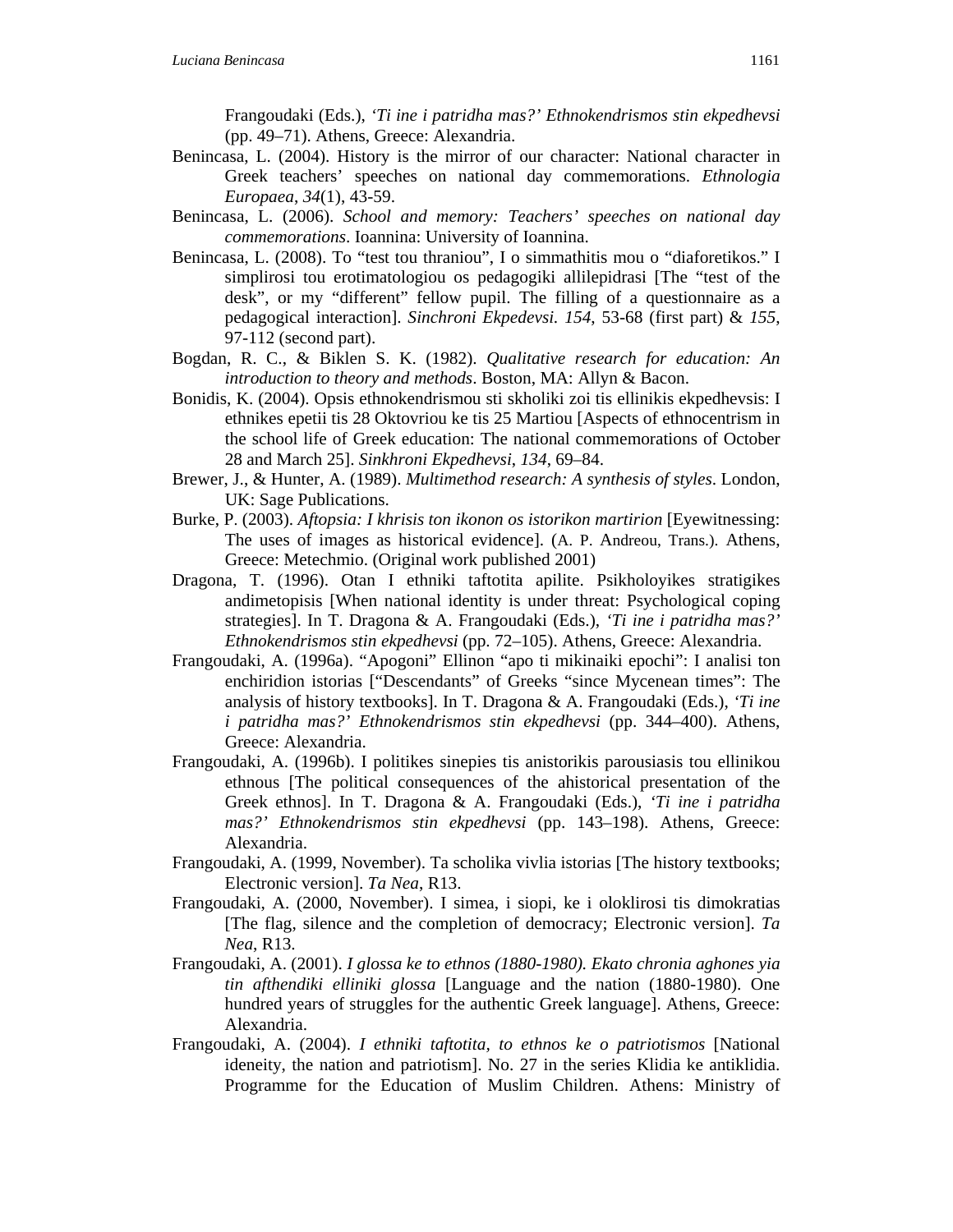Education and Religious Affairs, University of Athens. Retrieved from http://www.kleidiakaiantikleidia.net/wardrobe.html

- Goetz, J. P., & LeCompte M. D. (1984). *Ethnography and qualitative design in educational research*. Orlando, FL: Academic Press.
- Herzfeld, M. (1987). *Anthropology through the looking glass. Critical ethnography in the margins of Europe*. Cambridge, UK: Cambridge University.
- Herzfeld, M. (1992). *The social production of indifference. Exploring the symbolic roots of western bureaucracy*. Chicago, IL: University of Chicago.
- Herzfeld, M. (1997). *Cultural intimacy. Social poetics in the nation state*. London, UK: Routledge.
- Hogg, M. A. (1995). Social identity theory. In A. S. R. Manstead & M. Hewstone (Eds.), *The Blackwell encyclopedia of social psychology* (pp. 255–269). Oxford, UK: Blackwell.
- Hyman, H. (1960). Reflections on reference groups. *Public Opinion Quarterly*, *24*(3), 383–396.
- Iraklidis, A. (1995). I ikones tou ethnikou "eaftou" kai tou "allou" stis diethnis skhesis: I periptosi tis ellinikis eksoterikis politikis [The images of the national "self" and the "other": The case of Greek foreign politics]. *Sinchrona Themata*, *18*(54), 27-35.
- Just, R. (1989). Triumph of the ethnos. In M. Chapman, M. Macdonald  $\&$  E. Tonkin (Eds.), *History and ethnicity* (pp. 71–87). London, UK: Routledge.
- Kabbani, R. (1986). *Europe's myths of orient*. Bloomington, IN: Indiana University. .
- Kokkonas, I. (2000, March). O ellinikos dhiafotismos ke o "loghos peri eleftherias". [Greek enlightenment and the "discourse about freedom"; Electronic version]. *To Vima*, 4–5.
- Koulouri, C. (1999, November). Ta "kakomathimena pedhia tis Istorias" ke i Evropi [The "spoilt children of history" and Europe; Electronic version]. *To Vima,* B9.
- Lévi -Strauss, C. (1991). *Fili ke istoria* [Race and history] (E. Papazoglou, Trans.). Athens, Greece: Gnosi. (Original work published 1952)
- McDonald, M. (1993). The construction of difference: An anthropological approach to stereotypes. In S. Macdonald (Ed.), *Inside European identities: Ethnography in Western Europe* (pp. 219-236). Oxford, UK: Berg..
- Neigburg, F., & Goldman, M. (1998). Anthropology and politics in studies of national character. *Cultural Anthropology*, *13*(1), 56–81*.*
- Paparizos, A. (2000). I taftotita ton Ellinon: Tropi aftoprosdhiorismou ke i epidhrasi tis Ellinikis Orthodhoksias [The Greeks' identity: Ways of self-definition and the influence of Greek Orthodoxy]. In C. Konstandopoulou, L. Maratou-Aliprandi, D. Germanos, & T. Ikonomou (Eds.), "E*mis" ke i* "*alli." Anafora stis tasis ke ta simvola* (pp. 135–151). Athens, Greece: Tipothito-G. Dardanos.
- Potter, J., & Wetherell, M. (1987). *Discourse and social psychology. Beyond attitudes and behaviour*. London, UK: Sage.
- Shibutani, T. (1955). References groups as perspectives. *The American Journal of Sociology*, *60*(6), 562–569.
- Sigelman, L., & Tuch, S. (1997). Metastereotypes. Blacks' perceptions of whites' stereotypes of blacks. *Public Opinion Quarterly*, *61*, 87–101.
- Strauss, A., & Corbin, J. M. (1990). *Basics of qualitative research: Grounded theory procedures and techniques*. Thousand Oaks, CA: Sage.
- Thanopoulou, M. (2000). I silloyiki mnimi os stikhio tis politistikis taftotitas. I periptosi mias aghrotikis kinotitas [Collective memory as an element of